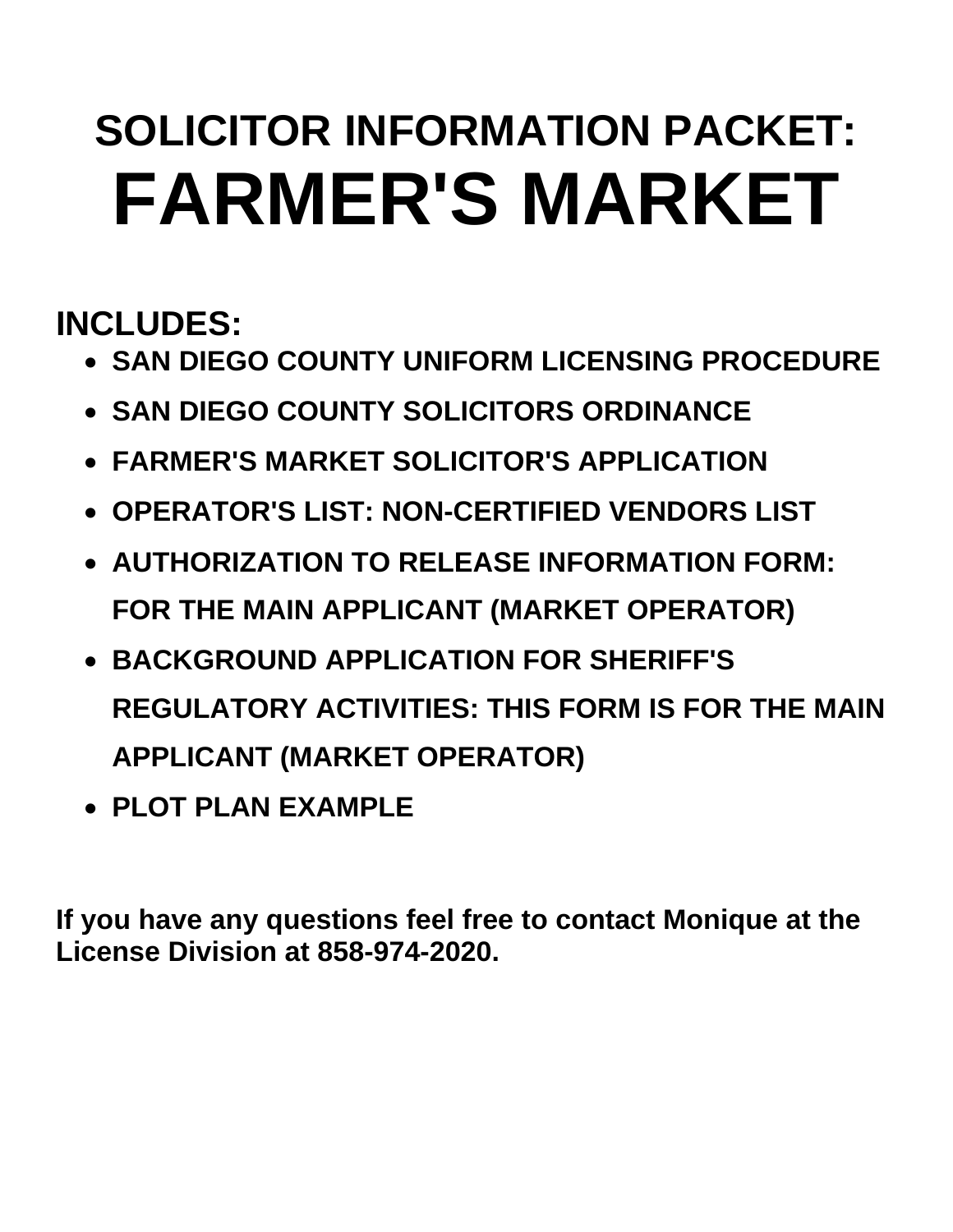San Diego County Code of Regulatory Ordinances

TITLE 2 LICENSES, BUSINESS REGULATIONS AND BUSINESS TAXES\* DIVISION 1. BUSINESS REGULATIONS\* CHAPTER 1. UNIFORM LICENSING PROCEDURE

# **CHAPTER 1. UNIFORM LICENSING PROCEDURE**

#### **SEC. 21.101. LICENSES, PERMITS AND REGISTRATION REQUIRED.**

 This chapter establishes a Uniform Licensing Procedure and only applies to the activities that require licenses, permits or registration under sections 21.102 and 21.103 unless this code provides that this chapter or any portion of this chapter regulates other activities. For purposes of this chapter "license" means a license, permit or registration and "licensee" means a licensee, permittee or registrant. No person other than an applicant for a license shall have any right to challenge a decision to grant, deny, suspend or revoke a license. It shall be unlawful for any person to engage in any activity listed in sections 21.102 and 21.103 within the unincorporated area of the County of San Diego:

- (a) Without first having obtained a license from the appropriate Issuing Officer as described below:
- (b) After a license required by this chapter has expired or been suspended or revoked;
- (c) Contrary to terms of the license issued pursuant to this chapter.

(Amended by Ord. No. 5307 (N.S.), effective 12-21-78; amended by Ord. No. 5493 (N.S.), effective 5-24-79; amended by Ord. No. 5931 (N.S.), effective 11-18-80; Ord. No. 5938 (N.S.), adopted 11-25-80, effective 12-25- 80, supersedes Ord. No. 5931; amended by Ord. No. 6408 (N.S.), effective 8-26-82; amended by Ord. No. 8244 (N.S.), effective 6-17-93; amended by Ord. No. 8655 (N.S.), effective 4-18-96; amended by Ord. No. 9420 (N.S.), effective 2-2-02; amended by Ord. No. 9479 (N.S.), effective 7-19-02; amended by Ord. No. 9889 (N.S.), effective 10-26-07)

#### **SEC. 21.102. LICENSE REQUIRED FROM THE SHERIFF.**

The following activities require a license for which the Sheriff is the Issuing Officer:

- (a) Amusement Establishment and Devices
- (b) Amusement Ride Centers/Go-Cart Centers
- (c) Bathhouses
- (d) Carnivals and Circuses
- (e) Casino Parties
- (f) Entertainment Establishments
- (g) Entertainment Managers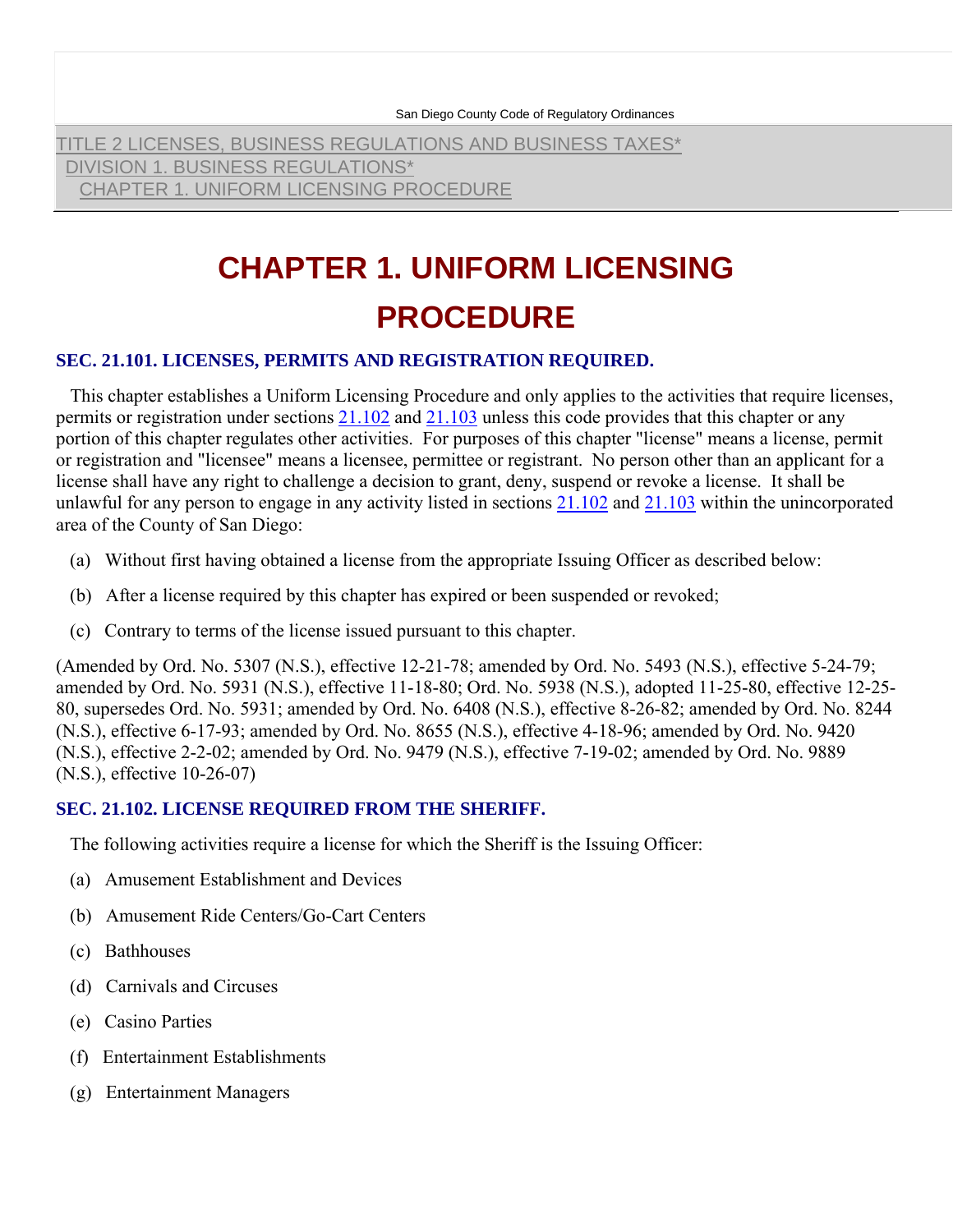- (h) Firearms Dealers
- (i) Fortune Telling
- (j) Holistic Health Practitioners
- (k) Junk Yards and Motor Vehicle Wrecking Yards
- (l) Massage Establishments
- (m) Massage Technicians
- (n) Massage Technician Trainees
- (o) Medical Marijuana Operations Certificate
- (p) Merchandise Coupons
- (q) Off-Premises Massage
- (r) Outdoor Assemblies
- (s) Outdoor Assembly Managers
- (t) Pawnbrokers and Second Hand Dealers
- (u) Public Dances
- (v) Shooting Ranges
- (w) Solicitors
	- (1) License
	- (2) Identification Card
- (x) Swap Meets
- (y) Taxicab Operators and Taxicab Drivers
	- (1) Operator's License
	- (2) Driver's Identification Card
- (z) Teen-age Dances

(Amended by Ord. No. 5307 (N.S.), effective 12-21-78; amended by Ord. No. 5493 (N.S.), effective 5-24-79; amended by Ord. No. 5931 (N.S.), effective 11-18-80; Ord. No. 5938 (N.S.), adopted 11-25-80, effective 12-25- 80, supersedes Ord. No. 5931; amended by Ord. No. 6408 (N.S.), effective 8-26-82; amended by Ord. No. 8244 (N.S.), effective 6-17-93; amended by Ord. No. 8655 (N.S.), effective 4-18-96; amended by Ord. No. 9420 (N.S.), effective 2-2-02; amended by Ord. No. 9479 (N.S.), effective 7-19-02; amended by Ord. No. 9889 (N.S.), effective 10-26-07; amended by Ord. No. 10102 (N.S.), effective 1-7-11; amended by Ord. No. 10120 (N.S.), effective 3-3-11)

#### **SEC. 21.103. LICENSE REQUIRED FROM THE DEPARTMENT OF ANIMAL SERVICES.**

The following activities require a license for which the Department of Animal Services is the Issuing Officer:

(a) Kennels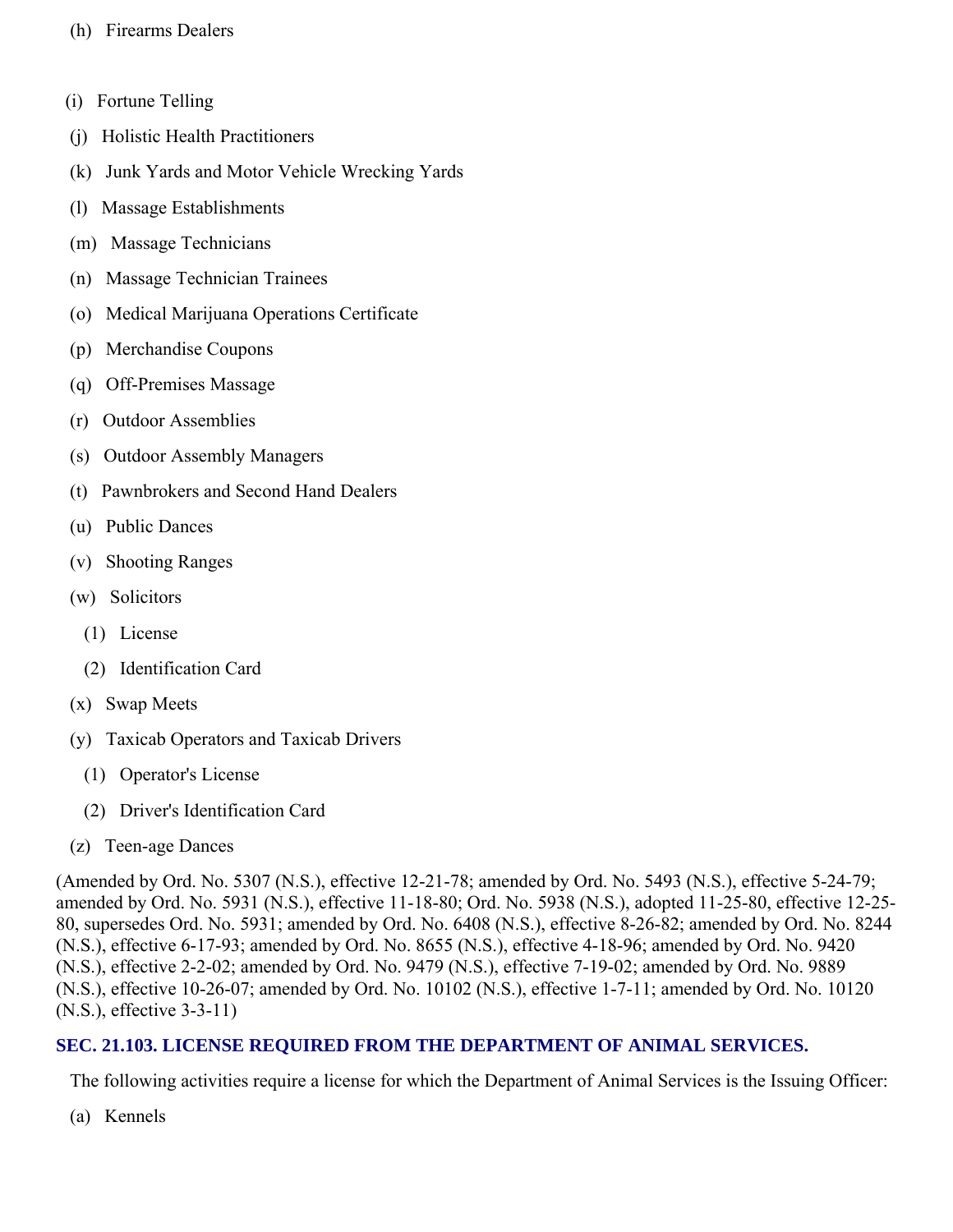- (1) Operator's Permit
- (2) Premises Permit

(Added by Ord. No. 9889 (N.S.), effective 10-26-07)

#### **SEC. 21.104. APPLICATION PROCEDURE.**

 An application for a license shall be submitted to the Issuing Officer on a form provided by the Issuing Officer. The application shall be accompanied by the appropriate application fee as provided in section 21.106 and shall not be accepted by the Issuing Officer until the fee is paid. The applicant, by submitting the application, consents to the investigation under section 21.107.

(Amended by Ord. No. 7912 (N.S.), effective 6-27-91; amended by Ord. No. 9889 (N.S.), effective 10-26-07)

#### **SEC. 21.105. NOT TRANSFERABLE.**

 No license shall be transferable from one person to another person or from one location to another location unless the license or permit provides it is transferable.

(Amended by Ord. No. 7912 (N.S.), effective 6-27-91; amended by Ord. No. 9889 (N.S.), effective 10-26-07)

#### **SEC. 21.106. COST OF INVESTIGATION AND FEES.**

 (a) The application fee for each license required by this chapter shall be an amount sufficient for the County to recover its costs to investigate and process the application, conduct an appeal hearing and all enforcement costs for regulating the activities in sections 21.102 and 21.103. The application fee is not refundable.

 (b) The fees for licenses for which the Sheriff is the Issuing Officer are as provided in section 21.1901. The fees for licenses for which the Department of Animal Services is the Issuing Officer shall be established by resolution of the Board of Supervisors and shall be on file with the Clerk of the Board.

(Amended by Ord. No. 7912 (N.S.), effective 6-27-91; amended by Ord. No. 9889 (N.S.), effective 10-26-07)

# **SEC. 21.107. APPLICATION INVESTIGATION.**

 (a) The Issuing Officer may investigate each application for a license required by this chapter to determine whether the applicant:

 (1) Has completely and accurately furnished information on the application or in response to any other request for information made by the Issuing Officer or any other County employee or County department concerning the application.

(2) Meets all minimum age requirements under federal, State and County laws and regulations.

 (3) Has been convicted of a crime. The Issuing Officer is authorized to obtain the applicant's fingerprints and transmit the fingerprints to the State Department of Justice and Federal Bureau of Investigation (FBI) to obtain the applicant's State and local federal criminal history information.

 (4) Committed an act involving dishonesty, fraud or deceit with the intent to substantially benefit the applicant or another person or to injure another person, or

(5) Committed an act involving moral turpitude.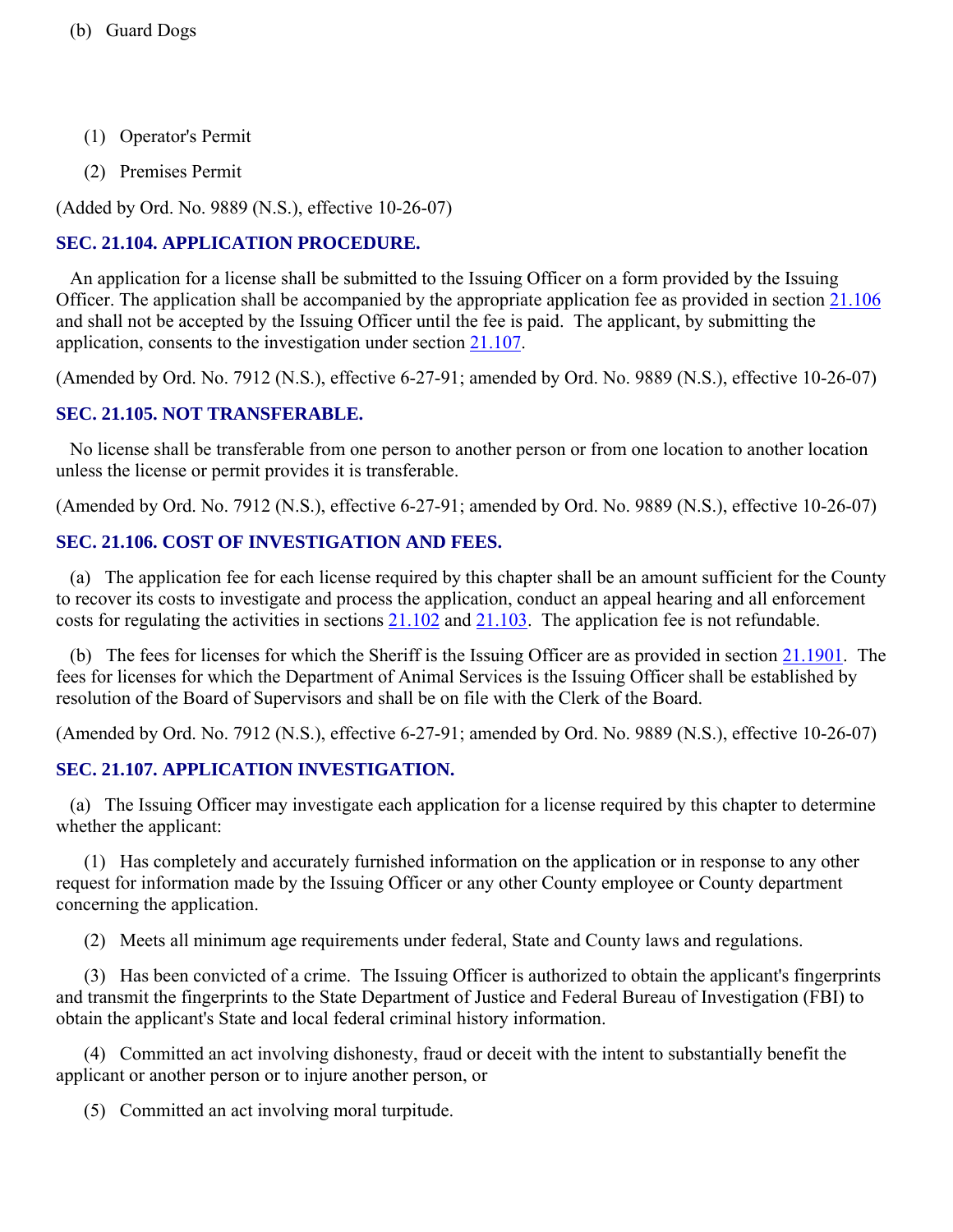(b) The Issuing Officer, as part of the investigation, may:

 (1) Request that any person or public entity provide information the Issuing Officer deems relevant and necessary to investigate the application.

 (2) Determine whether the location at which the applicant intends to conduct the proposed activity complies with all federal, State and County laws and regulations.

 (3) Post for 10 days in a conspicuous place where the Issuing Officer conducts business a notice stating: (A) the name and address of the applicant, (B) the location(s) where the applicant intends to conduct the activity for which a license is required, (C) the type of license applied for, (D) whether the application is for a new license or request for renewal, (E) that any person may submit relevant information to the Issuing Officer in connection with the application and (F) that any information must be submitted to the Issuing Officer no later than five days from the last day the notice will be posted.

(Amended by Ord. No. 7912 (N.S.), effective 6-27-91; amended by Ord. No. 9889 (N.S.), effective 10-26-07; amended by Ord. No. 10120 (N.S.), effective 3-3-11)

#### **SEC. 21.108. GROUNDS FOR DENIAL OR ISSUANCE OF NEW LICENSE.**

(a) The Issuing Officer may deny a new license on any of the following grounds:

 (1) Applicant does not meet the minimum age requirements established by federal, State or County law or regulation for the activity. If no other law or regulation provides for a minimum age, the minimum age is 18.

 (2) The applicant or any person on the applicant's behalf has made any false statement of a material fact in the application or in any report or record the applicant is required to provide or maintain under this code; or

(3) The activity at the location proposed is prohibited by any federal, State or County law or regulation; or

 (4) If less than five (5) years have elapsed from the date of discharge from a penal institution or the satisfactory completion of probation/parole/post-release community supervision, the applicant has been convicted of any felony involving theft, fraud, violence, sex with a minor, sale of any controlled substance on Schedules I-V of the Health and Safety Code or any other felony involving moral turpitude. The applicant's conviction within five years of any of the above stated offenses shall be prima facie evidence of the applicant's unfitness for a license governed by this chapter. The applicant may present evidence of rehabilitation that the Issuing Officer or any hearing officer shall consider in determining the applicant's fitness for a license, but the applicant bears the burden of overcoming the presumption of unfitness resulting from the conviction.

 (b) Except for an Entertainment Establishment License under sections 21.2101 et seq. the Issuing Officer may also deny a new license required by this chapter for the following additional grounds if the applicant:

 (1) Within five years preceding the date of the application has been convicted of or held by any final administrative determination to have been in violation of any statute, ordinance or regulation reasonably and rationally related to the license they are applying for or any offense involving deceptive trade practices or other illegal business practices that cast doubt upon the applicant's qualifications, character or fitness to engage in the activity for which the license is requested; or

(2) Violated any ordinance or law regulating the activity for which applicant requests a license; or

 (3) Fails to meet any State Law requirement for a license. If State Law precludes the Issuing Officer from applying any portion of paragraphs  $(b)(1)$  and/or  $(b)(2)$  above to the application process the Issuing Officer may only rely upon grounds not precluded by State Law.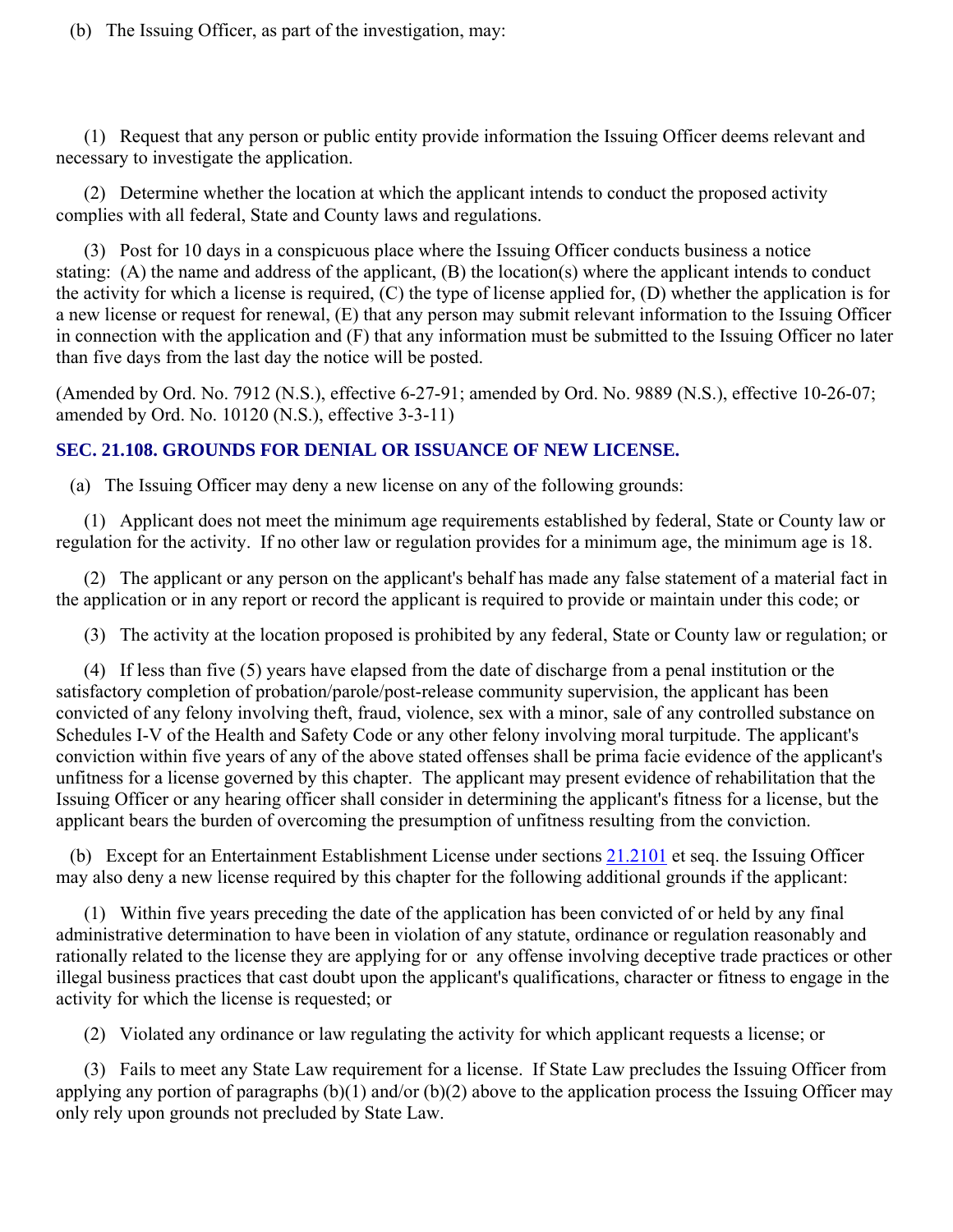(4) Suffers from alcoholism, drug addiction or any other physical or mental disorder, condition or disease that the Issuing Officer determines renders the applicant unfit to engage in the activity for which the applicant seeks a license.

 (c) The Issuing Officer shall issue the license or notify the applicant within 30 days after the applicant filed a complete application that the license has been denied.

(Amended by Ord. No. 5290 (N.S.), effective 11-30-78; amended by Ord. No. 6879 (N.S.), effective 1-17-85; amended by Ord. No. 7912 (N.S.), effective 6-27-91; amended by Ord. No. 8244 (N.S.), effective 6-17-93; amended by Ord. No. 9479 (N.S.), effective 7-19-02; amended by Ord. No. 9889 (N.S.), effective 10-26-07; amended by Ord. No. 10312 (N.S.), effective 2-6-14)

#### **SEC. 21.109. EXPIRATION AND RENEWAL.**

 (a) A license issued pursuant to this chapter shall expire one year from the date it is issued unless the license by its terms provides a different expiration date. A license may be renewed by filing a renewal application not more than 60 days and not less than 40 days prior to the expiration date. The Issuing Officer may deny renewal on the following grounds:

(1) Any of the grounds for denying a new license; or

 (2) The licensee committed an illegal act, or allowed any of its agents or employees to commit an illegal act, while engaging in the activity for which the license was issued or used or allowed any agent or employee to use the license contrary to its terms; or

 (3) The licensee failed or refused to surrender the license to the Issuing Officer after receiving notice the license was suspended or revoked; or

 (4) State Law provides the applicant is not entitled to renew the license. If State Law precludes the Issuing Officer from applying paragraphs (2) or (3) the Issuing Officer may only rely upon grounds not precluded by State Law.

 (b) The Issuing Officer shall issue the renewal license or notify the applicant within 30 days after the applicant filed a complete application that the renewal has been denied.

(Amended by Ord. No. 5290 (N.S.), effective 11-30-78; amended by Ord. No. 6879 (N.S.), effective 1-17-85; amended by Ord. No. 7912 (N.S.), effective 6-27-91; amended by Ord. No. 8244 (N.S.), effective 6-17-93; amended by Ord. No. 9889 (N.S.), effective 10-26-07)

#### **SEC. 21.110. NOTICE OF DENIAL AND STATEMENT OF APPEAL RIGHTS.**

 (a) If the Issuing Officer denies a new or renewal license other than an Entertainment Establishment License, the Issuing Officer shall give the applicant notice of the denial stating each finding the Issuing Officer relied upon for the denial and advising the applicant of the following appeal rights:

 (1) The right to a hearing before the Issuing Officer to contest the denial, if within 21 days after the date of the notice the applicant makes a written request for a hearing to the Issuing Officer.

(2) At the hearing the applicant may present evidence and be represented by legal counsel.

 (3) If the applicant fails to request a hearing within 21 days of the date of the notice the applicant waives all rights to contest the denial.

(4) If after the hearing before the Issuing Officer the hearing officer does not overturn the denial, the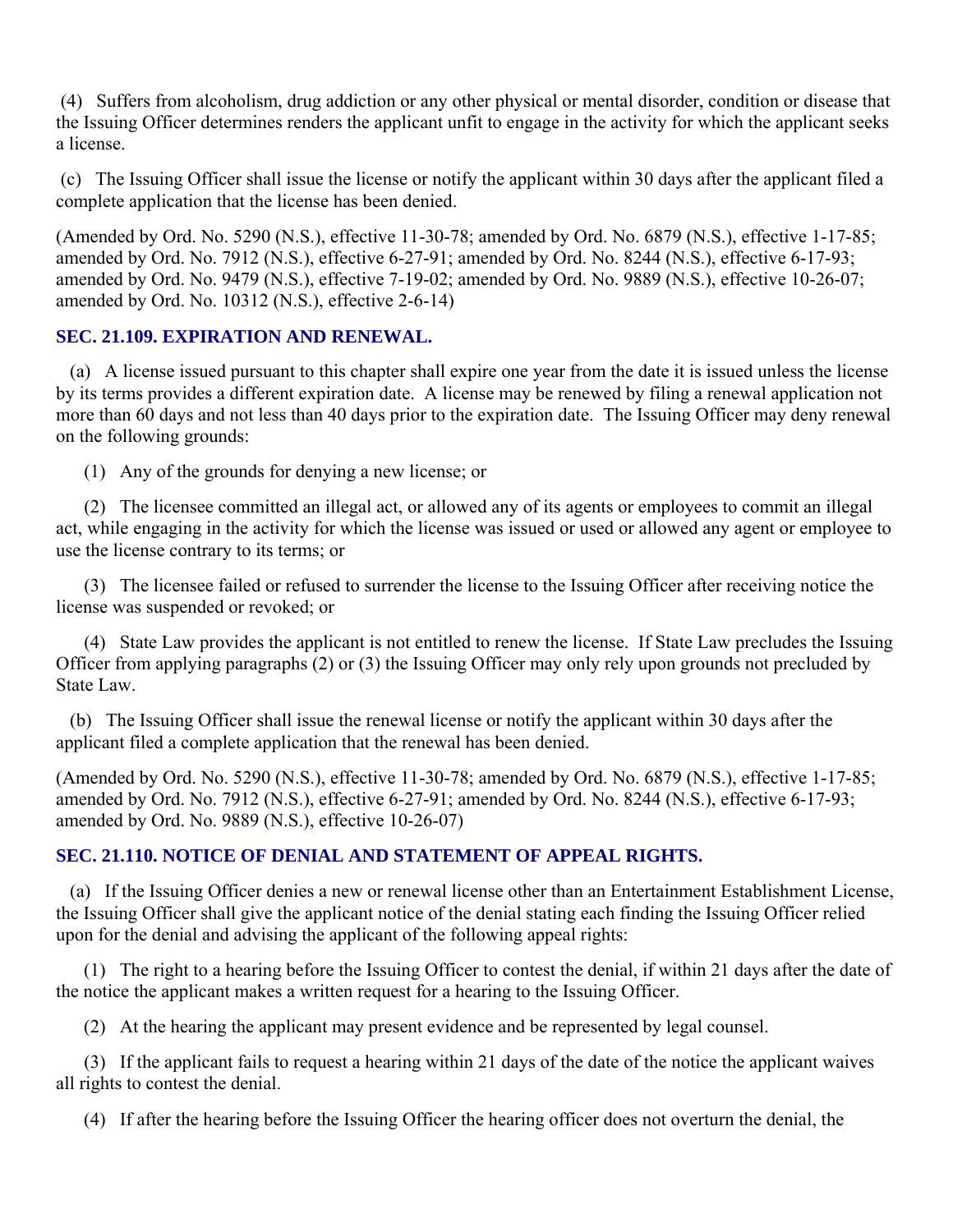applicant has the right to appeal the Issuing Officer's decision to the Appellate Hearing Board, but only if the applicant appears at and completes the hearing before the Issuing Officer.

 (b) If the Issuing Officer denies an Entertainment Establishment License the Issuing Officer shall give the applicant notice that states the decision is final and the applicant is entitled to prompt judicial review by a court of competent jurisdiction. The County hereby designates the denial of an Entertainment Establishment License under this section to be eligible for expedited judicial review pursuant to Code of Civil Procedure section

1094.8. If the applicant files an action for Administrative Mandamus under section 1094.8 to challenge the Issuing Officer's denial of the license, the Issuing Officer shall immediately issue the applicant a provisional license. The provisional license shall allow the applicant to engage in the activity and will expire upon the court's entry of a judgment on the applicant's appeal or other action to challenge the Issuing Officer's denial of the license. If the Issuing Officer determines that issuing a provisional license would threaten the health or safety of the public while judicial review is pending, the Issuing Officer shall not issue a provisional license.

(Amended by Ord. No. 5290 (N.S.), effective 11-30-78; amended by Ord. No. 6879 (N.S.), effective 1-17-85; amended by Ord. No. 7912 (N.S.), effective 6-27-91; amended by Ord. No. 8244 (N.S.), effective 6-17-93; amended by Ord. No. 9479 (N.S.), effective 7-19-02; amended by Ord. No. 9889 (N.S.), effective 10-26-07)

#### **SEC. 21.111. POSTING, DISPLAYING OR CARRYING LICENSE.**

Any person issued a license under this chapter shall post, display or carry the license as follows:

 (a) If the activity for which the license has been issued is at a fixed location the license shall be prominently posted at the location and a copy of the license shall be displayed in any vehicle used in connection with the activity.

 (b) If the activity for which the license has been issued is conducted only from a vehicle the license shall be prominently displayed from the vehicle.

 (c) If the activity is not conducted from a fixed location or vehicle the licensee shall carry the license at all times while conducting the activity and shall display the license to any person on request.

(d) No person shall post, display or carry any license after it has expired, been revoked or suspended.

(Amended by Ord. No. 7912 (N.S.), effective 6-27-91; amended by Ord. No. 9889 (N.S.), effective 10-26-07)

#### **SEC. 21.112. SUSPENSION OR REVOCATION.**

(a) The Issuing Officer may suspend or revoke a license on the following grounds:

(1) The licensee committed any act which would be grounds to deny the license, or

 (2) The licensee committed an illegal act, or allowed any of its agents or employees to commit an illegal act, while engaging in the activity for which the license was issued or used or allowed any agent or employee to use the license to its terms; or

(3) The licensee refused to allow an inspection pursuant to section  $21.117$  or other inspection authorized by this code or State law.

 (b) If the Issuing Officer proposes to suspend or revoke a license the Issuing Officer shall give the licensee notice that states:

(1) Whether the proposed action is to revoke or suspend the license and for suspension, the time period for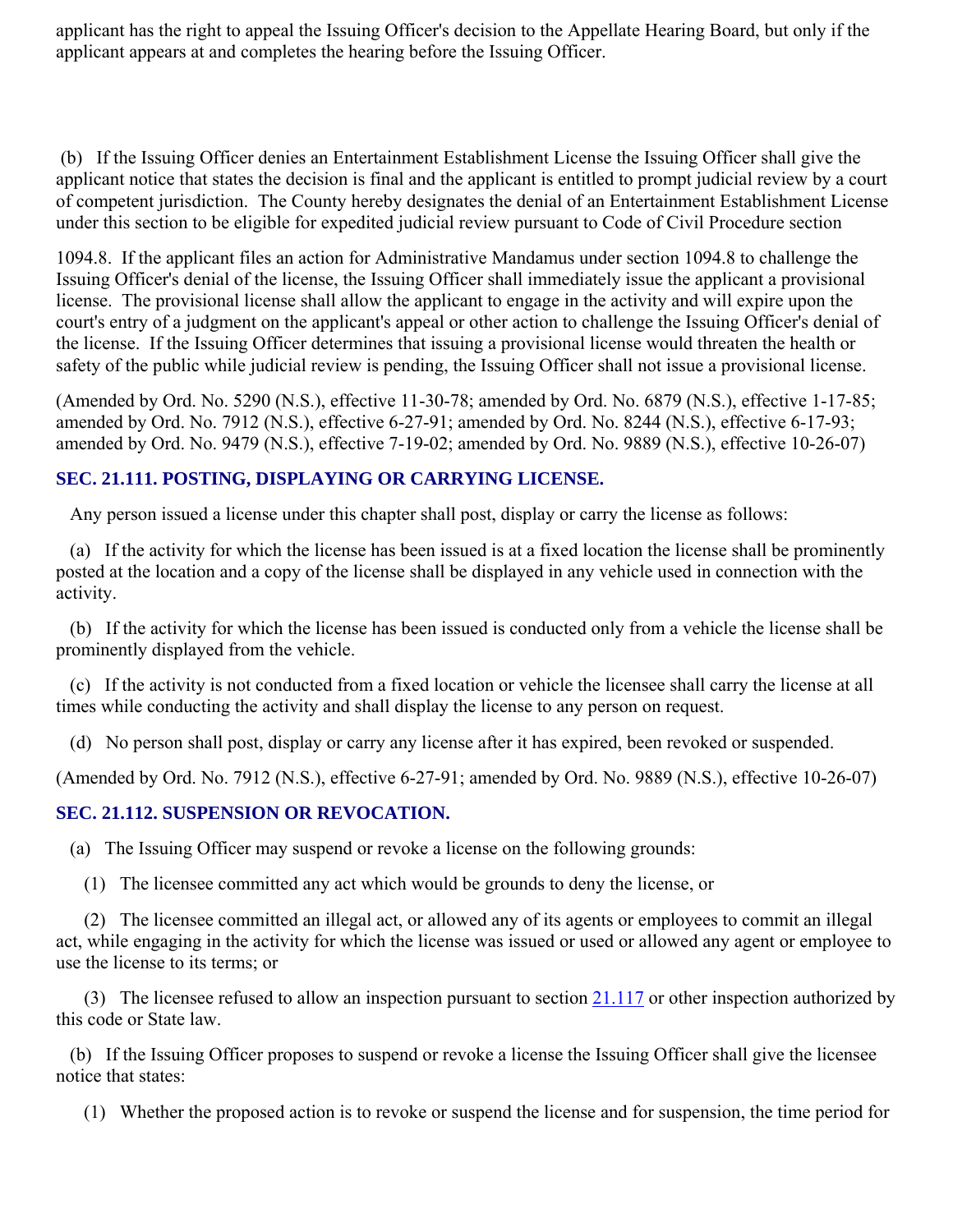the suspension,

(2) The reasons why the Issuing Officer believes the license should be suspended or revoked,

 (3) The applicant has the right to a hearing before the Issuing Officer to contest the suspension or revocation of the license if within 21 days after the date of the notice the applicant makes a written request for a hearing to the Issuing Officer,

(4) At the hearing the applicant may present evidence and be represented by legal counsel,

 (5) If the applicant fails to request the hearing within 21 days of the date of the notice the applicant waives all rights to contest the license revocation or suspension,

 (6) If after the hearing before the Issuing Officer the hearing officer does not overturn the decision to suspend or revoke the license the applicant has the right to appeal the Issuing Officer's decision to the Appellate Hearing Board, but only if the applicant appears at the hearing and completes the hearing before the Issuing Officer.

 (c) If the Issuing Officer determines to suspend or revoke an Entertainment Establishment License the Issuing Officer shall give the applicant notice that the decision is final and the applicant is entitled to prompt judicial review. The County hereby designates the suspension or revocation of an Entertainment Establishment License under this section to be eligible for expedited judicial review pursuant to Code of Civil Procedure section 1094.8. If the applicant files an action for Administrative Mandamus under section 1094.8 to challenge the Issuing Officer's suspension or revocation of the license the Issuing Officer shall immediately issue the applicant a provisional license. The provisional license shall allow the applicant to engage in the activity and will expire upon the court's entry of a judgment on the applicant's appeal or other action to challenge the Issuing Officer's denial of the license. If the Issuing Officer determines that issuing a provisional license would threaten the health or safety of the public while judicial review is pending, the Issuing Officer shall not issue a provisional license.

(Amended by Ord. No. 5290 (N.S.), effective 11-30-78; amended by Ord. No. 7912 (N.S.), effective 6-27-91; amended by Ord. No. 9889 (N.S.), effective 10-26-07)

#### **SEC. 21.113. HEARINGS -- ISSUING OFFICER.**

 (a) If the Issuing Officer receives a request for hearing after issuing a notice of denial pursuant to section 21.110 or a notice of intent to suspend or revoke a license pursuant to section 21.112 the Issuing Officer shall:

 (1) Schedule a date for the hearing no more than 30 days and no less than 15 days after the Issuing Officer receives the request.

(2) Notify the appellant of the date, time and location of the hearing.

 (3) State in the notice that the appellant must appear at and complete the hearing in order to contest the denial or the proposed suspension or revocation.

 (4) Assign a member of the Issuing Officer's department to be the hearing officer who was not been involved in the investigation of the applicant, any decision to deny the license or any decision to suspend or revoke the license.

(b) Once scheduled, the hearing shall not be continued except for good cause.

(c) In cases where the license or permit was denied, the hearing officer shall determine whether the evidence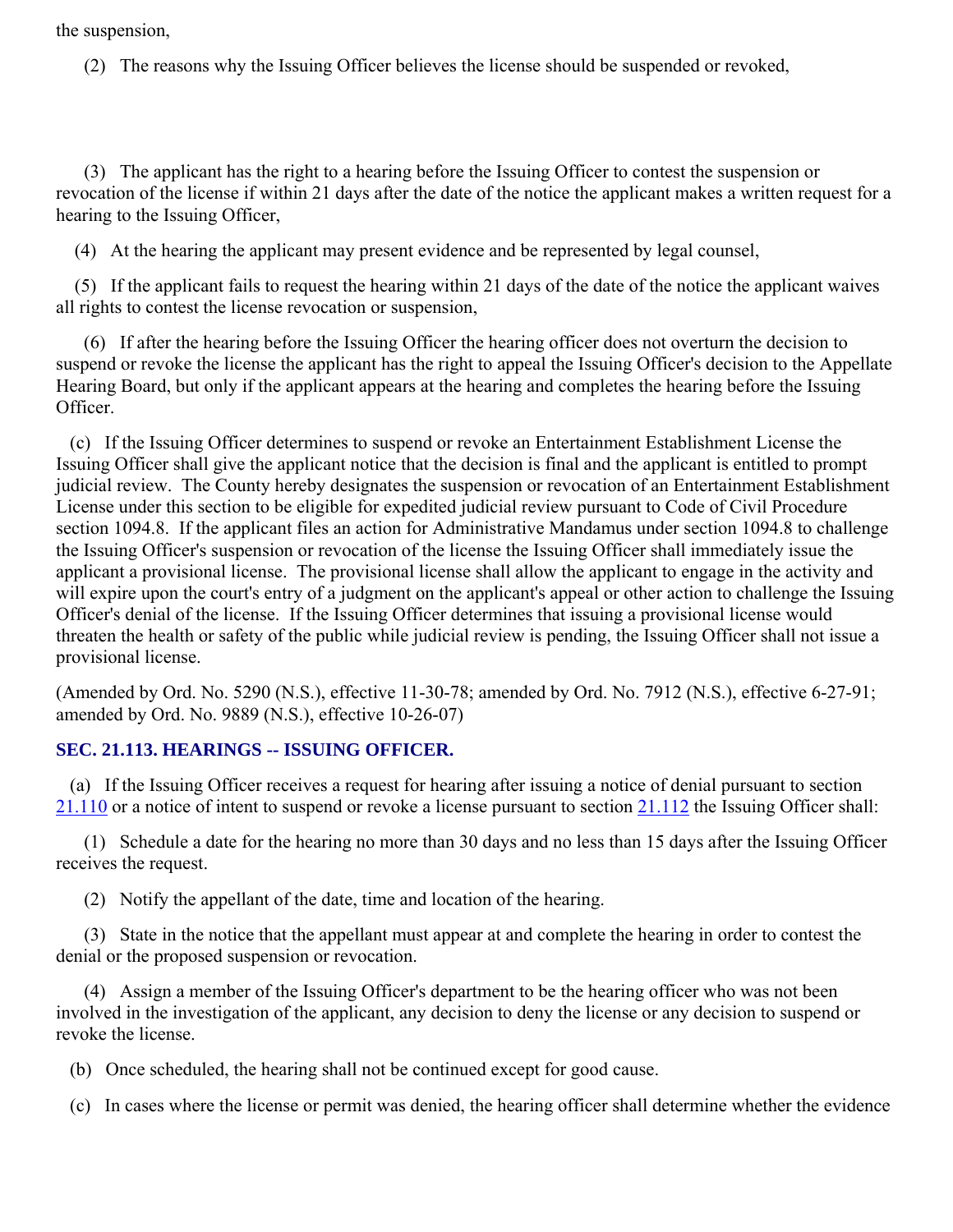establishes grounds to deny the license.

 (d) In cases where the Issuing Officer proposes to suspend or revoke the license the hearing officer shall determine:

(1) Whether the evidence establishes grounds for suspension or revocation.

 (2) Whether a shorter period of suspension should be imposed rather than the time period the Issuing Officer proposed.

 (e) The hearing officer's decision shall be in writing. Within three days of the hearing the decision shall be provided to the appellant pursuant to the notice provisions of section 11.112 of this code. The decision may also be posted at the office of the Issuing Officer for five days. If the appellant failed to appear or failed to complete the hearing the decision shall state the appeal is denied and not appealable. Otherwise, the decision shall state:

(1) The hearing officer's findings of fact, conclusions and reasons for the decision,

 (2) If the decision is adverse to the appellant it shall state that the appellant may appeal the decision to the Appellate Hearing Board,

 (3) If decision imposes a license suspension or revocation, it shall state the suspension or revocation will become effective 15 days after the date of the decision unless the appellant appeals the decision to the Appellate Hearing Board before the 15 days expire.

(Amended by Ord. No. 7912 (N.S.), effective 6-27-91; amended by Ord. No. 9889 (N.S.), effective 10-26-07)

#### **SEC. 21.114. STAY OF SUSPENSION OR REVOCATION.**

 The effect of a decision of the hearing officer to suspend or revoke a license shall be stayed while an appeal to the Appellate Hearing Board is pending or until the time for filing the appeal has expired. There shall be no stay of the effect of the decision of the hearing officer upholding the denial of any license.

(Amended by Ord. No. 7912 (N.S.), effective 6-27-91; amended by Ord. No. 9889 (N.S.), effective 10-26-07)

#### **SEC. 21.115. EXCEPTION TO HEARING PROCEDURE.**

 Notwithstanding any other provision of this code, when, in the opinion of the Issuing Officer, there is a clear and immediate threat to the safety and protection of the public, the Issuing Officer may suspend or revoke a license without a hearing. The Issuing Officer shall prepare a written notice of suspension or revocation which includes a statement of the action, a concise explanation of the reasons for the action, the code section(s) relied upon for the action and an explanation of the licensee's right to request a hearing from the Issuing Officer. The licensee may request a hearing from the Issuing Officer within five days of a notice that is personally served or within 10 days if the notice is sent by mail. The procedures in section 21.113 apply to this hearing except that the hearing shall be held not more than 15 days from the date the Issuing Officer receives the request for hearing decision and the Issuing Officer's decision shall not be stayed while the hearing or appeal is pending.

(Amended by Ord. No. 6879 (N.S.), effective 1-17-85; amended by Ord. No. 7912 (N.S.), effective 6-27-91; amended by Ord. No. 9889 (N.S.), effective 10-26-07)

#### **SEC. 21.116. APPEAL TO APPELLATE HEARING BOARD.**

(a) A licensee who receives an adverse decision from a hearing officer pursuant to section  $21.113(e)(2)$  has the right to appeal to the Appellate Hearing Board within 15 days of the date of the hearing officer's decision. The appellant shall file a timely written notice of appeal to the Clerk of the Board of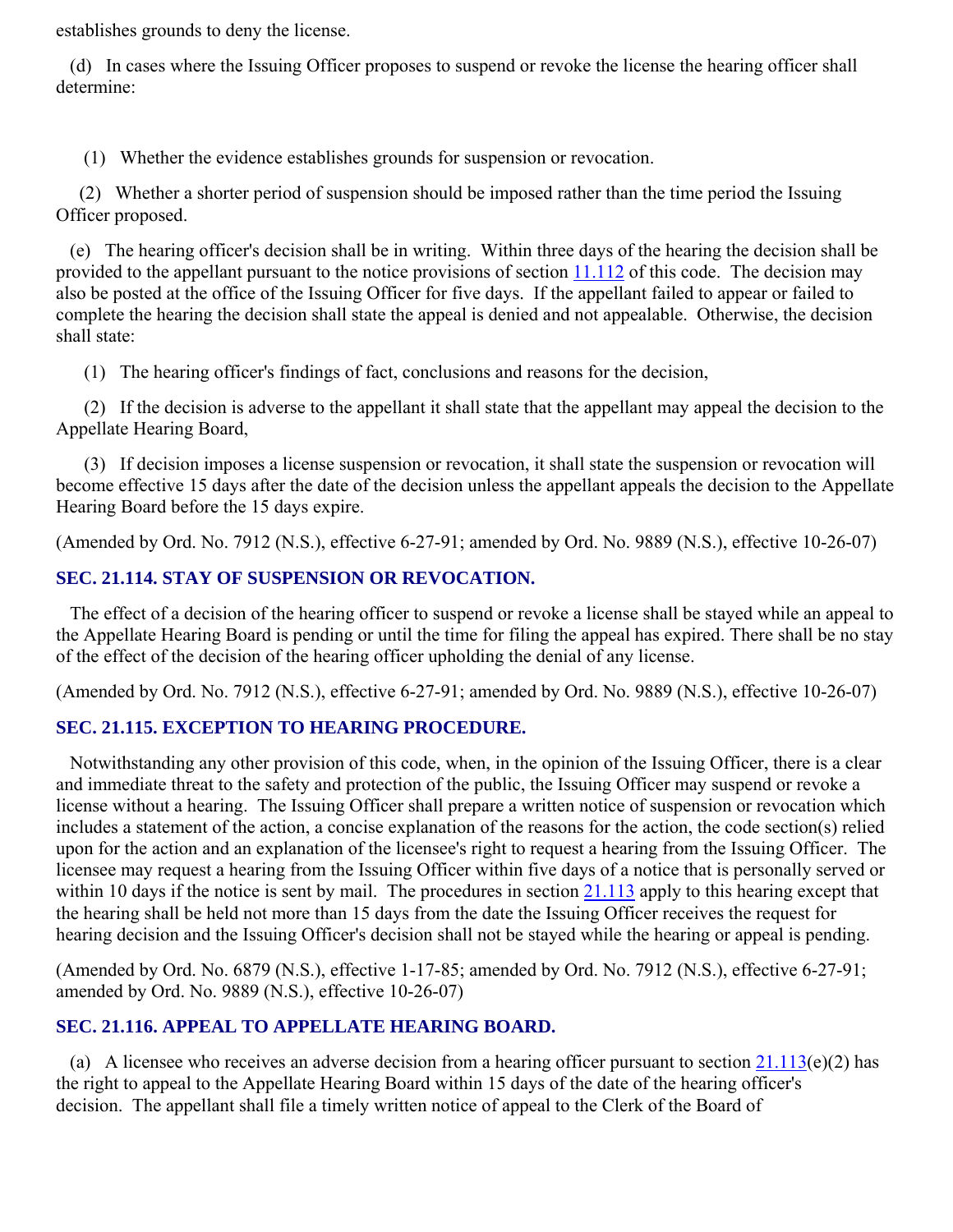Supervisors. The notice of appeal shall provide:

- (1) The name and address of the person filing the appeal,
- (2) The name of the hearing officer who issued the decision appealed from,
- (3) The date of the decision,
- (4) Whether the decision is from a denial or a suspension or revocation of a license,
- (5) The reasons why the appellant asserts the hearing officer's decision is erroneous.
- (b) The Clerk of the Board will schedule a hearing under section  $16.102$ .

(Amended by Ord. No. 7912 (N.S.), effective 6-27-91; amended by Ord. No. 9889 (N.S.), effective 10-26-07)

#### **SEC 21.117. CONSENT TO COMPLIANCE INSPECTION.**

 Any person to whom a license is issued under this title consents to reasonable compliance inspections by the Issuing Officer or any Building, Fire or Health official with jurisdiction over the site where the activity is carried on. The compliance inspections may only be conducted during normal operating hours and are solely for the purpose of determining whether the activity is being carried on in compliance with federal, State and County laws, ordinances or regulations and to promote the public health and safety. Failure to allow the inspection under this section is grounds for suspension or revocation of the license.

(Added by Ord. No. 9889 (N.S.), effective 10-26-07)

#### **Disclaimer:**

This Code of Ordinances and/or any other documents that appear on this site may not reflect the most current legislation adopted by the Municipality. American Legal Publishing Corporation provides these documents for informational purposes only. These documents should not be relied upon as the definitive authority for local legislation. Additionally, the formatting and pagination of the posted documents varies from the formatting and pagination of the official copy. The official printed copy of a Code of Ordinances should be consulted prior to any action being taken.

For further information regarding the official version of any of this Code of Ordinances or other documents posted on this site, please contact the Municipality directly or contact American Legal Publishing toll-free at 800-445-5588.

> © 2013 American Legal Publishing Corporation techsupport@amlegal.com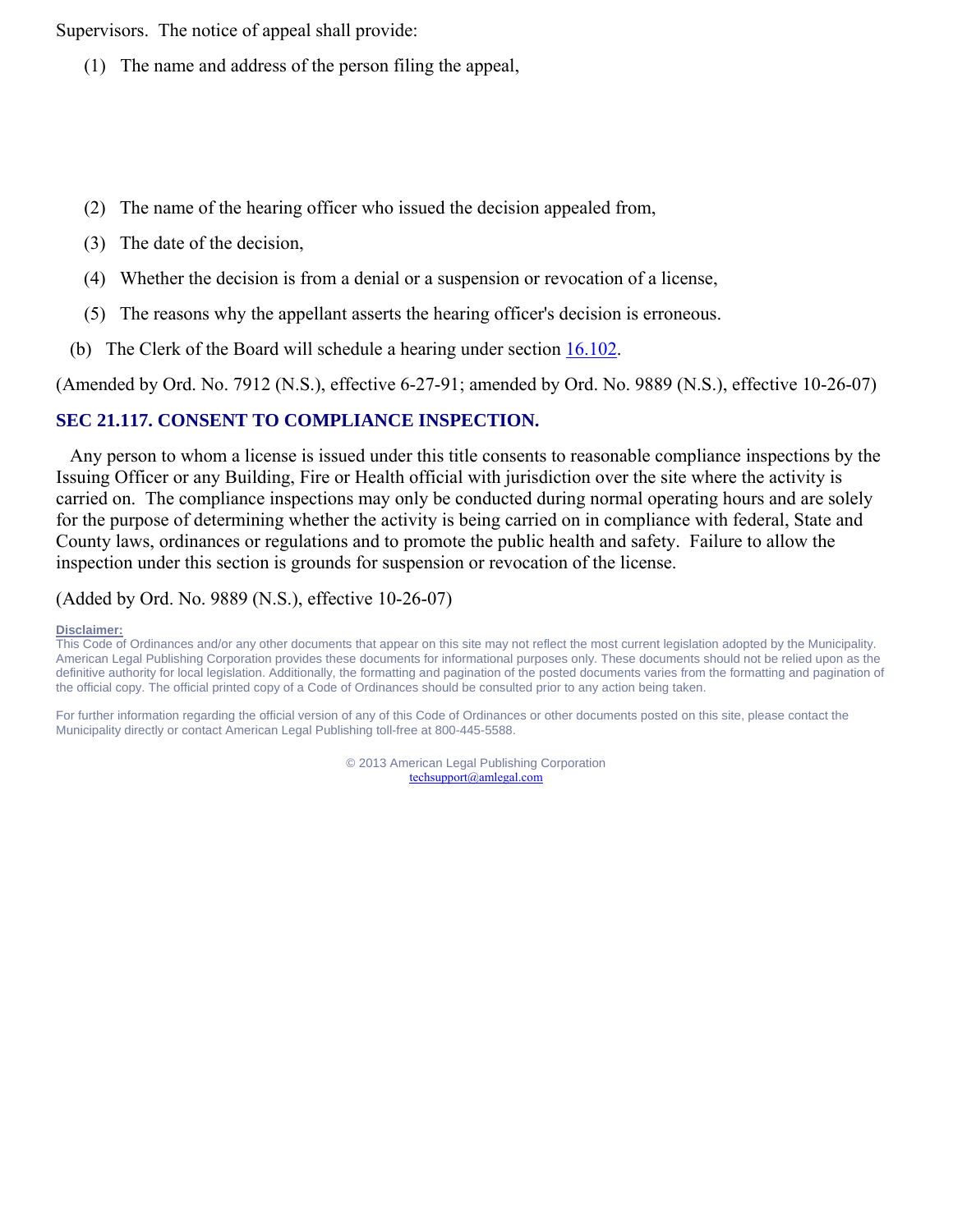TITLE 2 LICENSES, BUSINESS REGULATIONS AND BUSINESS TAXES\* DIVISION 1. BUSINESS REGULATIONS\* CHAPTER 5. SOLICITATIONS\*

# **CHAPTER 5. SOLICITATIONS\***

----------

 **\*Note--**Chapter 5, ITINERANT VENDORS, consisting of Sections 21.501--21.511, repealed and new Chapter 5, SOLICITORS consisting of Sections 21.501--21.512, added by Ord. No. 5200 (N.S.), effective 8-10- 78. Title amended to read SOLICITATIONS by Ord. No. 5493 (N.S.), effective 5-24-79.

 **Cross reference(s)--**Soliciting persons in vehicles, § 36.601 et seq.; soliciting, selling and advertising in county parks prohibited, § 41.136.

----------

# **ARTICLE 1. SOLICITORS**

#### **SEC. 21.501. DEFINITIONS.**

For the purposes of this article the following definitions shall apply:

 (a) A "certified farmer's market" means a location approved by the San Diego County Agricultural Commissioner where a "certified producer" may sell California agricultural products directly to consumers.

 (b) A "certified producer" means a California farmer who is authorized by any county agricultural commissioner to sell agricultural products grown on land the producer controls, at a "certified farmer's market."

 (c) "Farmers' market operator" means the lead individual organizing or directing a certified farmers' market in the unincorporated area.

 (d) "Goods" means any article of commerce, including merchandise, foodstuffs and publications other than "newspapers."

 (e) "Interviewer" is a person who visits one or more residences or places of business or sets up a temporary location in a public place, to gather information through personal contact with individuals.

 (f) "Newspaper" means a publication issued at regular and usually close intervals, especially daily or weekly, and commonly containing news, comment, features, and advertising.

 (g) "Non-certified farmers' market vendor" means a person who is selling new/first-hand goods or services at or adjacent to a "certified farmers' market" and are not "certified producers." Non-certified farmers' market vendors include, but are not limited to, persons selling arts and crafts, processed food, hand-made clothing, etc.

 (h) "Services" means any act performed for the benefit of another under some arrangement or agreement whereby such act was to have been performed.

 (i) "Solicitor" means a person who travels from place to place, to public places or events to which the public is admitted, to sell, offer for sale, deliver or give away, any "services" or "goods" or any item redeemable for goods, for immediate or future delivery. A "solicitor" also includes an "interviewer" and "farmers' market operator." For the purpose of this article, "solicitor" does not include a person who only contacts individuals by telephone or a "certified farmers' market vendor".

 (j) "Solicitor's license" means the license authorizing a person to engage in the activities as a "solicitor" in the unincorporated areas of the County.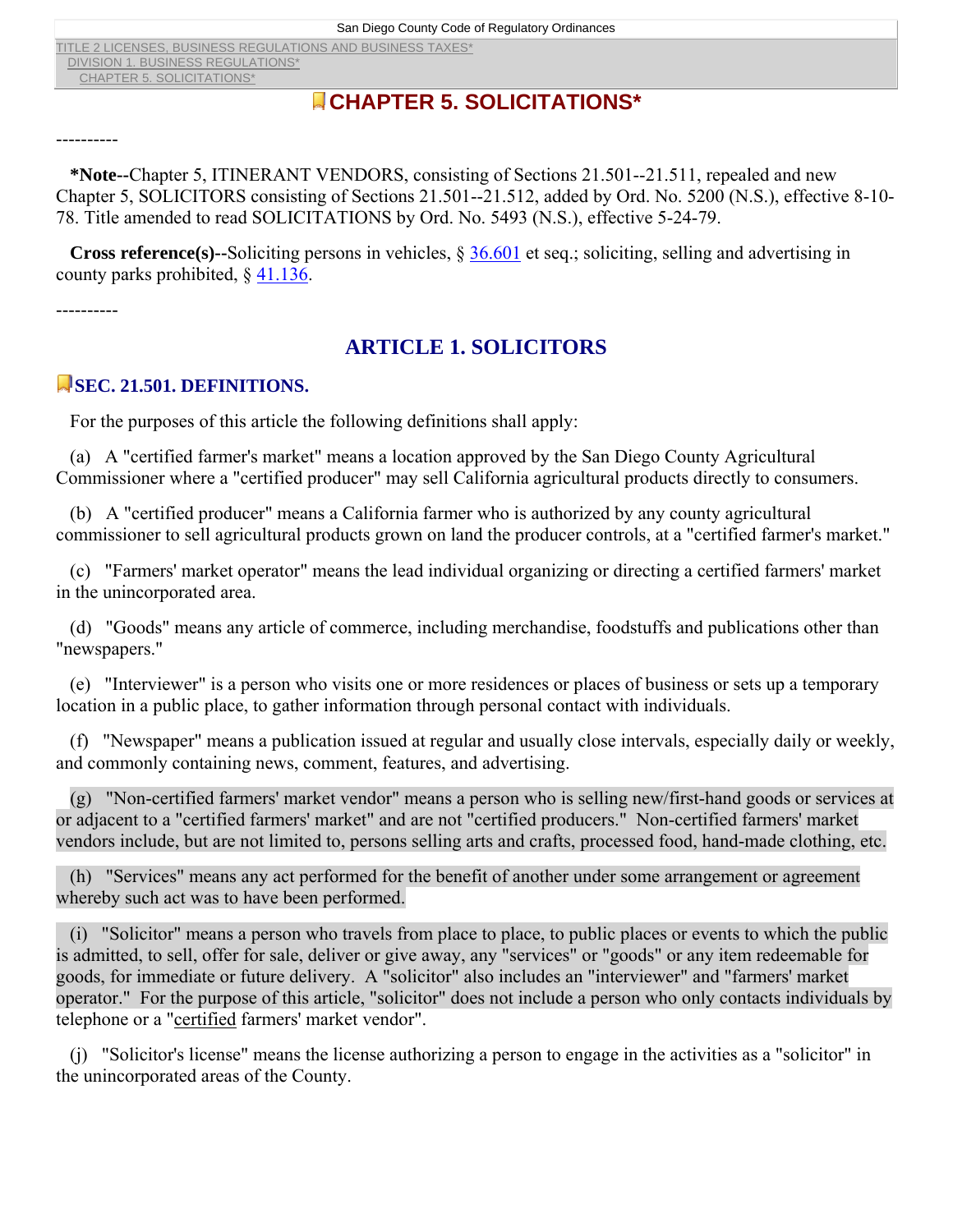(k) "Temporary stand" means a table, booth, cart, vehicle or other portable or mobile device from which a "solicitor" sells and/or distributes goods.

(Amended by Ord. No. 7603 (N.S.), effective 4-13-89; amended by Ord. No. 7666 (N.S.), effective 9-19-89; Ord. No. 7670 (N.S.), adopted 9-26-89, effective 10-26-89, supersedes Ord. No. 7666; amended by Ord. No. 7898 (N.S.), effective 5-30-91; amended by Ord. No. 9818 (N.S.) effective 1-12-07; amended by Ord. No. 9889 (N.S.), effective 10-26-07; amended by Ord. No. 10312 (N.S.), effective 2-6-14; amended by Ord. No. 10330 (N.S.), effective 5-1-14)

**Cross reference(s)--**Definitions, § 12.101 et seq.

#### **SEC. 21.502. SOLICITOR'S LICENSE REQUIRED.**

It shall be unlawful for a person, unless exempt under section 21.506, to engage in the activities of a "solicitor" in the unincorporated area of the County without having obtained a solicitor's license from the Issuing Officer.

(Amended by Ord. No. 9889 (N.S.), effective 10-26-07; amended by Ord. No. 10330 (N.S.), effective 5-1-14)

#### **SEC. 21.503. TERM OF LICENSE.**

 A solicitor's license shall be for a one year term unless the applicant requests a shorter term or the Issuing Officer in the exercise of discretion determines the license should be for less than one year. A solicitor's license may be renewed for one year within 30 days before it expires.

(Amended by Ord. No. 5493 (N.S.), effective 5-24-79; amended by Ord. No. 5737 (N.S.), effective 5-29-80; amended by Ord. No. 7428 (N.S.), effective 2-4-88; amended by Ord. No. 8049 (N.S.), effective 5-7-92; amended by Ord. No. 9889 (N.S.), effective 10-26-07; amended by Ord. No. 10330 (N.S.), effective 5-1-14)

**Cross reference(s)--**Sheriff's regulatory fees, § 21.1901.

#### **SEC. 21.504. ADDITIONAL REASONS FOR APPLICATION DENIAL.**

(a) A solicitor's license is subject to sections  $21.101-21.117$  and any additional conditions in this chapter. In addition to the grounds for denying a new or renewal license provided in sections 21.108 and 21.109 respectively, the Issuing Officer may deny a new or renewal license if the Issuing Officer determines:

 (1) The applicant has been convicted of an offense requiring the applicant to register as a sex offender under Penal Code section 290 and notwithstanding the time that has elapsed since the conviction the applicant presents a threat to the safety of members of the public with whom a solicitor would likely come into contact.

 (2) The applicant has been convicted of any offense requiring registration for violation of the Uniform Controlled Substances Act pursuant to Health and Safety Code section 11590 and notwithstanding the time that has elapsed since the conviction the applicant presents a threat to the safety of members of the public with whom a solicitor would likely come into contact.

 (3) The applicant is addicted to any substance prohibited by the Uniform Controlled Substances Act (Health and Safety Code Section 11000 et seq.) unless the applicant is enrolled and successfully participating in a drug treatment program approved by the Court.

 (b) If the applicant intends to sell or deliver any food and/or beverage item, the Issuing Officer shall not issue the applicant a solicitor's license unless the applicant has been issued a food facility permit from the County Department of Environmental Health. If the applicant intends to set up a temporary stand to sell or deliver any food and/or beverage the Issuing Officer shall not issue the applicant a solicitor's license until the applicant has also obtained clearance from the County Department of Planning and Development Services that the temporary food stand is not prohibited by County zoning regulations.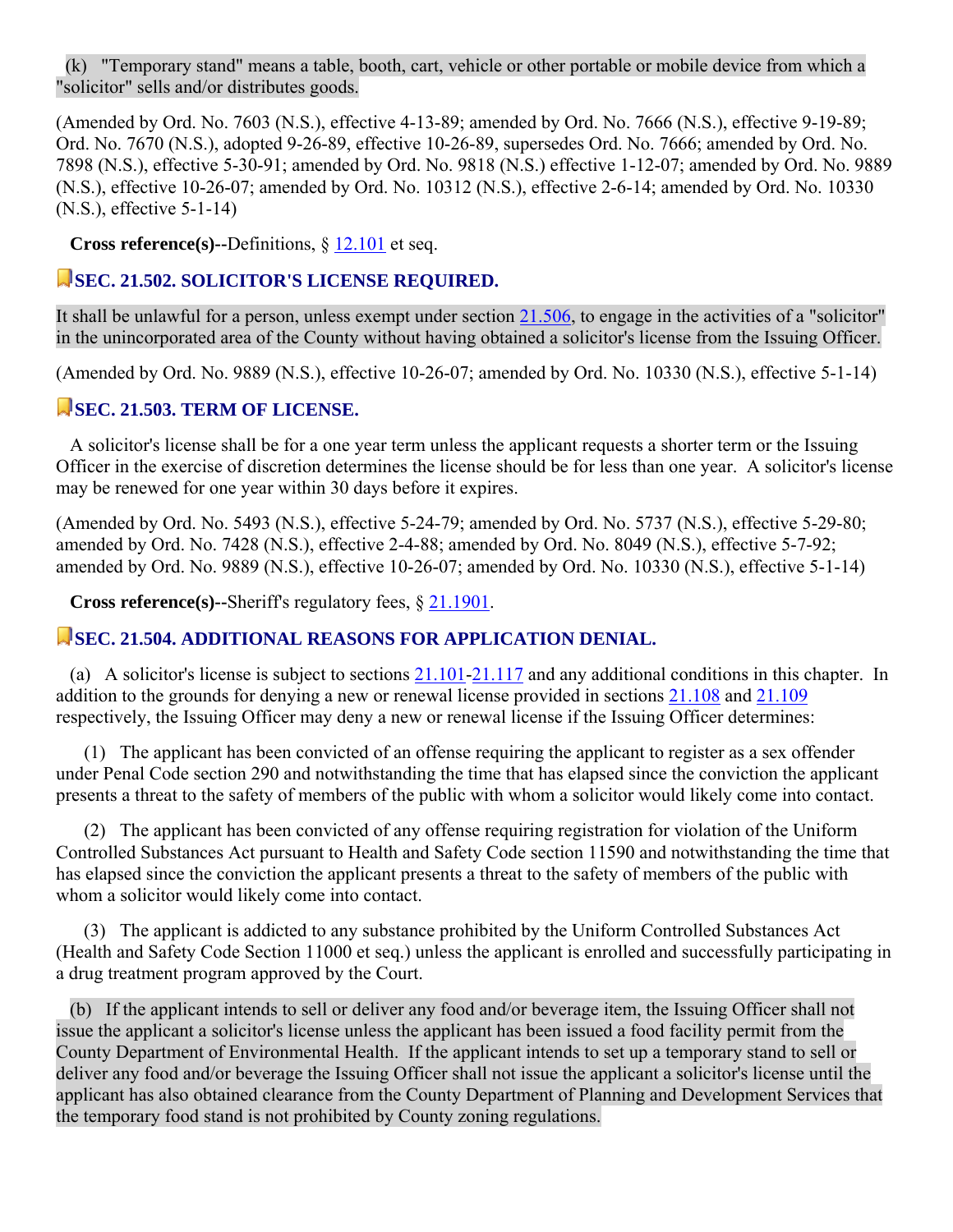(Amended by Ord. No. 7603 (N.S.), effective 4-13-89; amended by Ord. No. 7666 (N.S.), effective 9-19-89; Ord. No. 7670 (N.S.), adopted 9-26-89, effective 10-26-89, supersedes Ord. No. 7666; amended by Ord. No. 9889 (N.S.), effective 10-26-07; amended by Ord. No. 10224 (N.S.), effective 10-25-12; amended by Ord. No. 10330 (N.S.), effective 5-1-14)

#### **SEC. 21.505. IDENTIFICATION CARD.**

 If the Issuing Officer grants a solicitor's license the Issuing Officer shall also issue an identification card that shows the licensee's name, address, physical description and the nature of the merchandise the licensee is authorized to sell or deliver and a current photograph of the licensee. The identification card shall show the expiration date of the license and shall contain a photograph of the licensee. The licensee shall prominently display the identification card on the outside front of his clothing while engaged in the activity for which he received the solicitor's license. The licensee shall provide the identification card to any peace officer who requests to examine it.

(Amended by Ord. No. 5493 (N.S.), effective 5-24-79; amended by Ord. No. 7603 (N.S.), effective 4-13-89; amended by Ord. No. 7666 (N.S.), effective 9-19-89; Ord. No. 7670 (N.S.), adopted 9-26-89, effective 10-26- 89, supersedes Ord. No. 7666; amended by Ord. No. 9889 (N.S.), effective 10-26-07; amended by Ord. No. 10330 (N.S.), effective 5-1-14)

# **SEC. 21.506. EXEMPTIONS.**

The following persons are exempt from the requirement to obtain a solicitor's license:

 (a) Students attending a public or private educational institution in San Diego County, in any of the grades K through 12 or attending a public or private college or university, raising funds for the school or a school sponsored activity;

 (b) Persons with a fixed place of business in San Diego County, including merchants, farmers and ranchers, selling their own products;

(c) Certified Producers selling products at a certified farmer's market;

 (d) Non-certified farmers' market vendors selling goods or services at a certified farmers' market so long as the operator and the vendor have complied with section 21.510.

 (e) Persons who sell their goods at a rented stall of a lawfully operated swap meet licensed under this code; or

 (f) Persons who sell their goods at a nonprofit community event for which a permit has been issued under sections  $21.201$  et seq.

(Amended by Ord. No. 5493 (N.S.), effective 5-24-79; amended by Ord. No. 7688 (N.S.), effective 12-21-89; amended by Ord. No. 7759 (N.S.), effective 6-5-90; Ord. No. 7763 (N.S.), adopted 6-12-90, effective 7-12-90, supersedes Ord. No. 7759; amended by Ord. No. 7898 (N.S.), effective 5-30-91; amended by Ord. No. 7940 (N.S.), effective 8-8-91; amended by Ord. No. 9889 (N.S.), effective 10-26-07; amended by Ord. No. 10330 (N.S.), effective 5-1-14)

 **State law reference(s)--**Educational institutions, Education Code, § 29003; farmer's markets, Administrative Code, § 1392.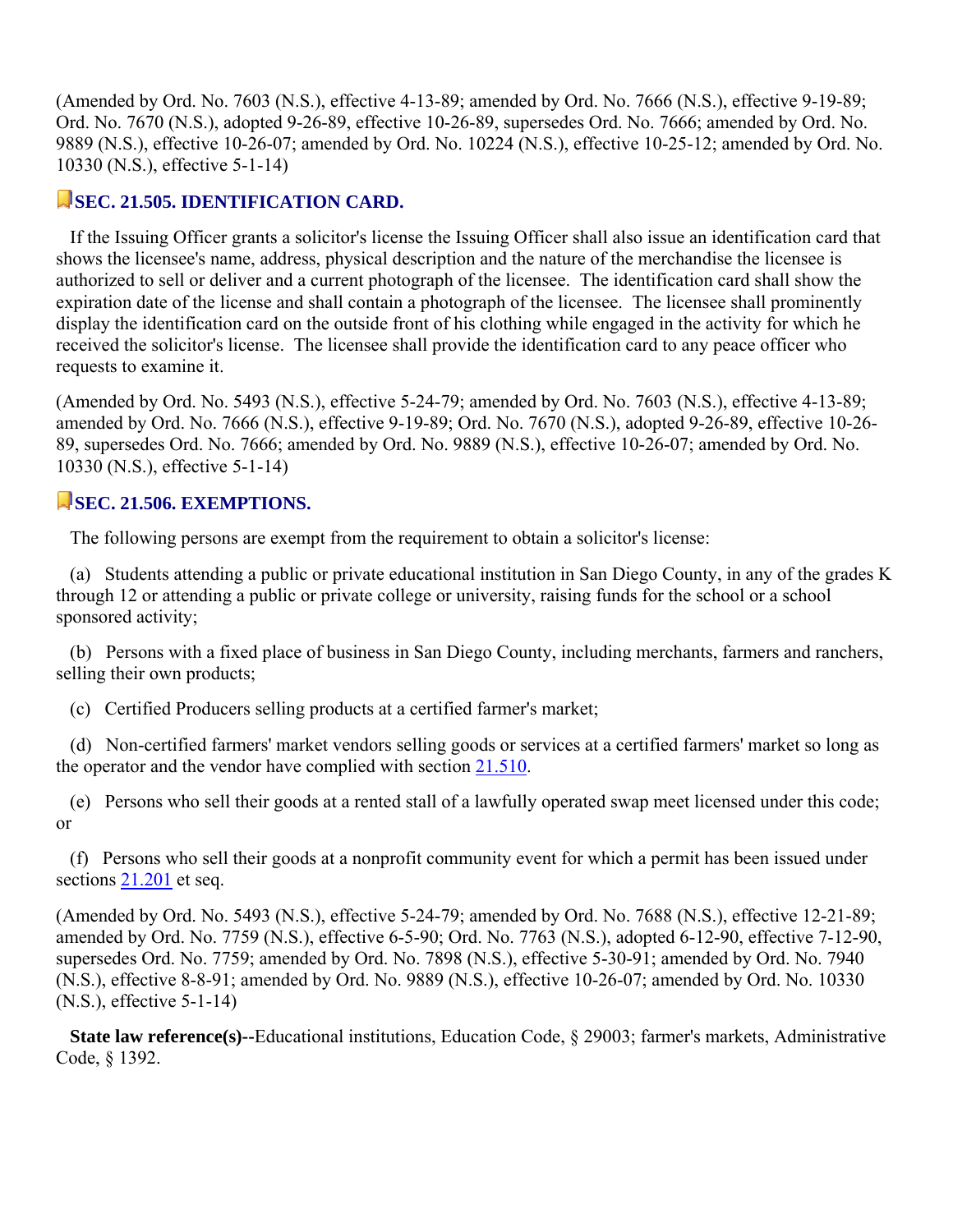# **SEC. 21.507. EXEMPTION FROM FEES.**

 As provided in Business and Professions Code section 16102, a veteran of the United States Army, Navy, Marines or Air Force, honorably discharged or released from active duty under honorable conditions, may sell any goods he owns without having to pay a fee for a solicitor's license.

(Amended by Ord. No. 5493 (N.S.), effective 5-24-79; amended by Ord. No. 7603 (N.S.), effective 4-13-89; amended by Ord. No. 7666 (N.S.), effective 9-19-89; Ord. No. 7670 (N.S.), adopted 9-26-89, effective 10-26- 89, supersedes Ord. No. 7666; amended by Ord. No. 9889 (N.S.), effective 10-26-07; amended by Ord. No. 10330 (N.S.), effective 5-1-14)

**State law reference(s)--**Veterans defined, Business and Professions Code, § 16102.

#### **SEC. 21.508. HOURS OF BUSINESS.**

 No person shall engage in the activity as a solicitor from 8:00 p.m. until 8:00 a.m. local time except by appointment.

(Amended by Ord. No. 9889 (N.S.), effective 10-26-07; amended by Ord. No. 10330 (N.S.), effective 5-1-14)

#### **SEC. 21.509. SOLICITING PROHIBITED.**

 (a) It shall be unlawful for a solicitor to contact or attempt to contact any person at a residential or commercial property when there is a sign posted with letters at least 1/2 inch high that states, "No Solicitor, No Soliciting, Solicitation Prohibited" or any other similar language that indicates that solicitor are not welcome. As used in this section a residential property or commercial property includes all the land surrounding the residence or commercial facility.

 (b) A solicitor has a duty before attempting to contact any person at a residential or commercial property to ascertain whether there is a sign as described in paragraph (a) above.

 (c) It shall be unlawful for a solicitor to remain on property after being asked to leave by any person legally occupying the property.

(Amended by Ord. No. 9889 (N.S.), effective 10-26-07; amended by Ord. No. 10330 (N.S.), effective 5-1-14)

#### **SEC. 21.510. SOLICITOR'S LICENSE REQUIREMENTS FOR CERTIFIED FARMER'S MARKET OPERATORS AND VENDORS.**

 (a) A certified farmers' market operator must obtain a solicitor's license under this chapter for non-certified farmers' market vendors to sell goods and services at the certified farmer's market in the unincorporated areas. The solicitor's license shall only apply to one specified location and shall not be transferrable. The license is effective for one year.

 (b) (1) At least two (2) days prior to each certified farmers' market meeting, the operator is required to submit a list of all non-certified farmers' market vendors to the Sheriff's Licensing Division detailing the business name, address and intended items for sale.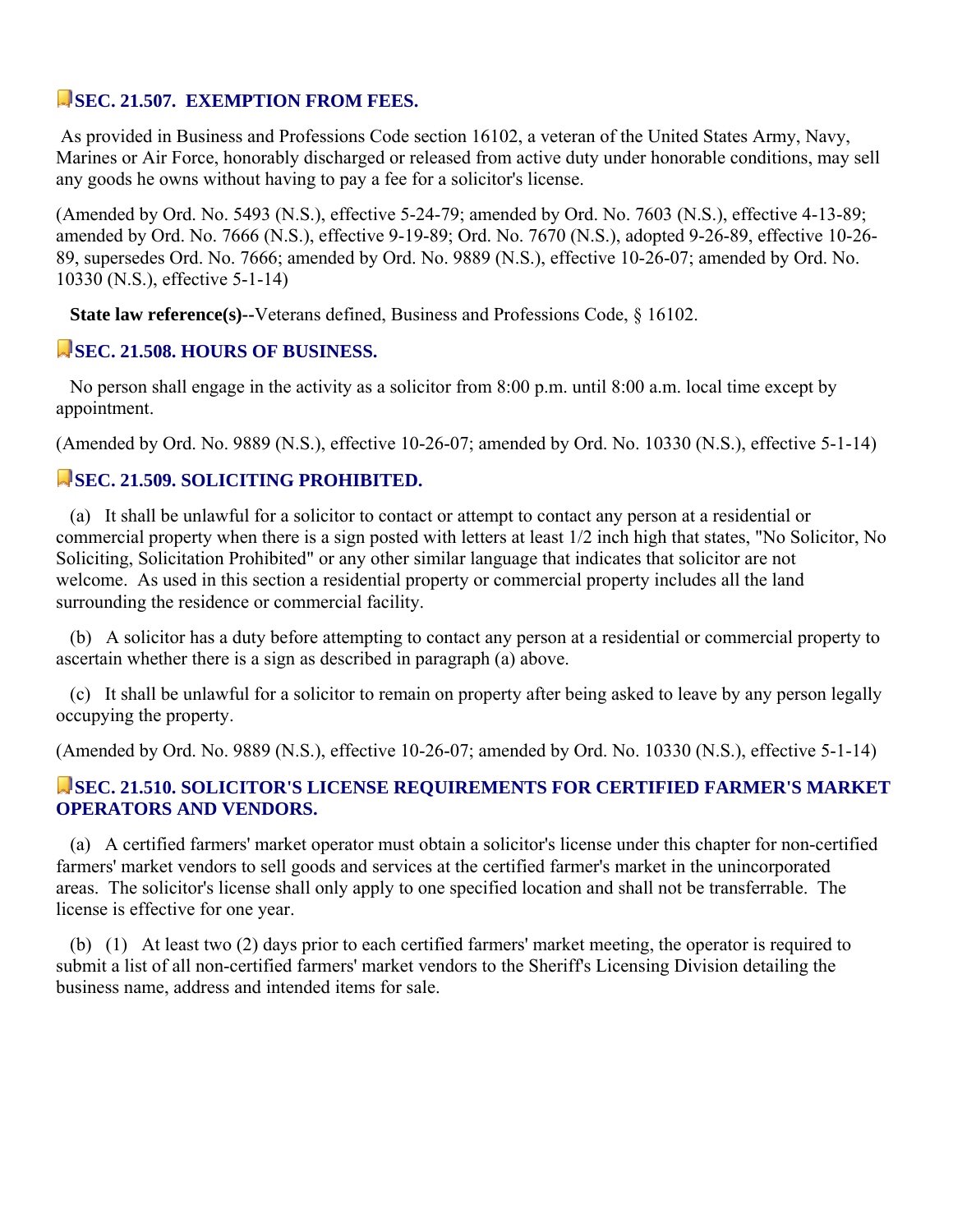(2) If a non-certified vendor has not been included in the operator's list to Sheriff's Licensing Division at least 48 hours prior to the market, the operator has discretion to allow the vendor to sell its goods or services at that one (1) meeting. The operator must notify Sheriff within a reasonable period of time of any vendor(s) who were not included on the list prior to the market meeting. Thereafter, that vendor may not participate in another certified farmers' market within the unincorporated areas unless the vendor is included on the Sheriff's list and

approved by the Department. The operator shall ensure that any non-certified vendor who does not appear on the list is in compliance with the solicitor's ordinance and all other applicable permits, licenses and laws. Failure to follow this subsection is a violation of this chapter.

 (c) Certified farmers' markets with three (3) or fewer non-certified vendors shall be exempt from the financial costs of the solicitor's license, but are required to comply with all reporting mechanisms included in this section. The operator will not be exempt from these costs if there are four (4) or more non-certified vendors at any two (2) events in a calendar year.

(d) All goods for sale at a certified farmers' market shall be limited to new or first-hand items only.

 (e) The solicitor's license obtained by the certified farmers' market operator shall not take the place of any other required permit or license by the non-certified farmers' market vendor or the operator, including but not limited to a food facility permit by the Department of Environmental Health for the sale of food and/or beverage items.

 (f) At all times, the Sheriff's Licensing Division shall have the authority to reject individual vendors based upon items and services for sale and public safety, in addition to those specified in section 21.504.

(g) Unless otherwise provided by law, this section shall not affect certified farmers' market producers.

(h) This section shall be effective on May 1, 2014.

(Added by Ord. No. 10330 (N.S.), effective 5-1-14)

# **SEC. 21.511. SEVERABILITY.**

 If any section, subsection, sentence, clause or phrase of this chapter is for any reason held to be invalid, such decision shall not affect the validity of the remaining portions of this chapter. The Board of Supervisors hereby declares that it would have adopted the chapter and each section, subsection, sentence, clause or phrase thereof, irrespective of the fact that any one or more sections, subsections, sentences, clauses or phrases be declared invalid.

(Added by Ord. No. 10330 (N.S.), effective 5-1-14)

# **SEC. 21.512. CONSTRUCTION, IMPLEMENTATION AND ENFORCEMENT.**

 (a) No solicitor shall have any recourse whatsoever against the County for any loss, cost, expense or damage arising out of any provision or requirement of this chapter or the enforcement thereof.

 (b) Except as expressly provided in this chapter, this chapter does not relieve any solicitor of any requirement of the County Charter or of any ordinance, rule, regulation or specification of the County.

(Added by Ord. No. 10330 (N.S.), effective 5-1-14)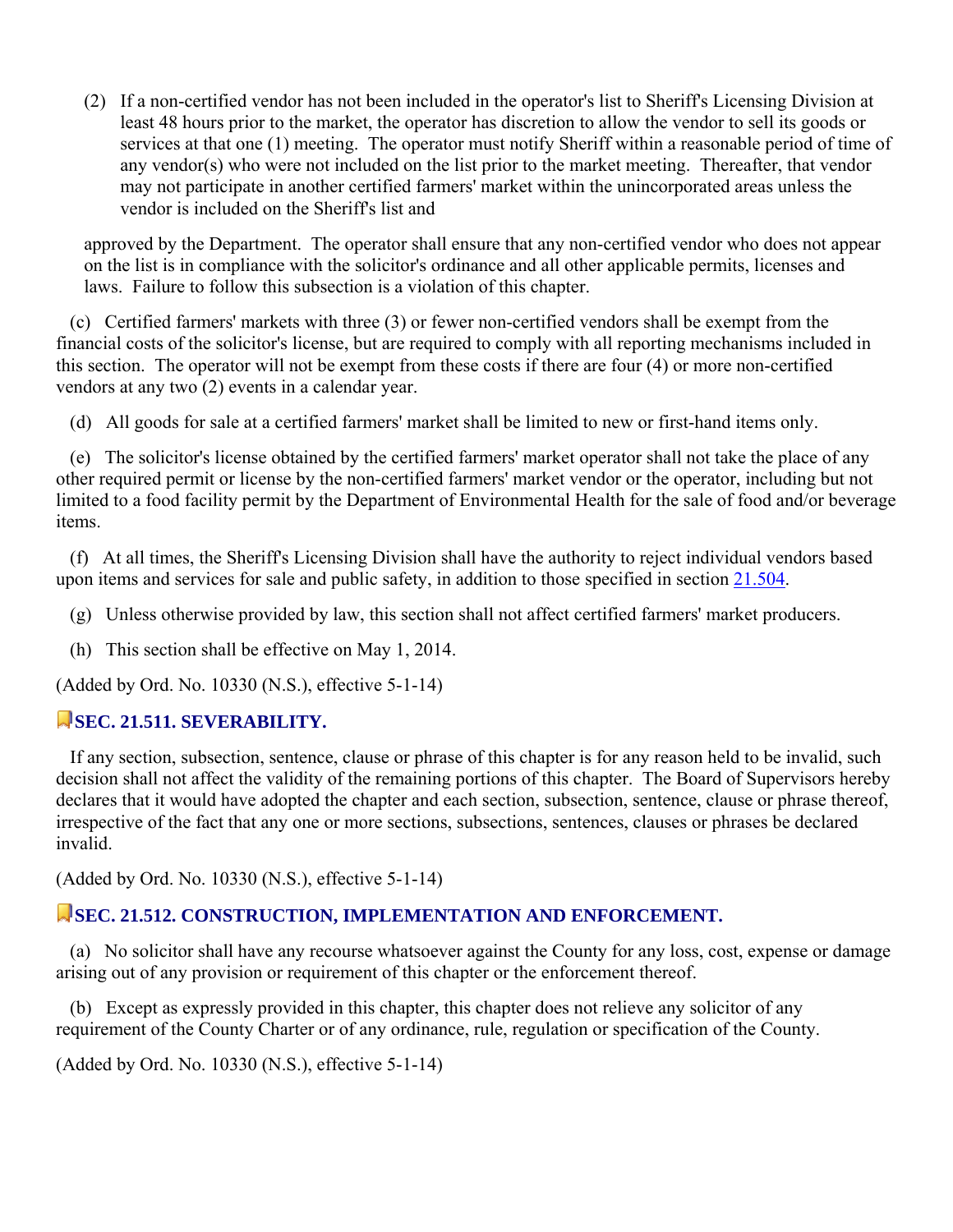# **ARTICLE 2. CHARITABLE SOLICITATIONS\***

 **\*Note--**A new article, titled Charitable Solicitations, and consisting of Sections 21.513--21.528 added by Ord. No. 5493 (N.S.), effective 5-24-79. Article repealed and new Article added by Ord. No. 6408 (N.S.), effective 8-26-82.

**Cross reference(s)--Soliciting persons in vehicles, § 36.601 et seq.** 

----------

----------

# **SEC. 21.551. PURPOSE.**

 The purpose of this article is to protect the public against fraud, deceit and imposition, and to foster transparency for all solicitations made by or on behalf of charitable organizations.

(Amended by Ord. No. 9889 (N.S.), effective 10-26-07)

#### SEC. 21.552. DEFINITION.

For the purposes of this article the following definitions shall apply:

 (a) "Charitable organization" means an organization devoted to a philanthropic, social service, benevolent, patriotic or religious purpose that has received an exemption from federal taxation from the Internal Revenue Service under section 501(c)(3) of the Internal Revenue Code.

 (b) "Contribution" means money, property, the loan of money or property, food, clothing or any other item having monetary value given or promised to a charitable organization.

 (c) "Disclosure statement" means a written statement prepared by a charitable organization that identifies the organization, the reasons it is soliciting funds, its fund-raising expenses, whether the organization has taxexempt status and whether contributions to the organization are tax deductible.

 (d) "Donor" means the person to whom a "solicitation" regulated by this article is presented whether or not the person solicited makes or promises to make a contribution.

(e) "Solicitation" means:

 (1) An oral or written request for a contribution to an actual or purported charitable organization made, transmitted, or distributed by any means; or

 (2) An offer to sell a service, an item, or the right to attend a function or participate in an activity, when the offer refers to an actual or purported charitable purpose or charitable organization, to induce the recipient of the offer to purchase the service, item, or to attend or participate.

 (f) " Solicitor" means any person who for pecuniary compensation or consideration solicits or purports to solicit contributions, for an actual or purported charitable organization and includes a paid employee of an actual or purported charitable organization.

 (g) "Volunteer" means a person who assists a charitable organization to obtain contributions, but who receives no pecuniary compensation or consideration from the charitable organization or from any other person for obtaining contributions.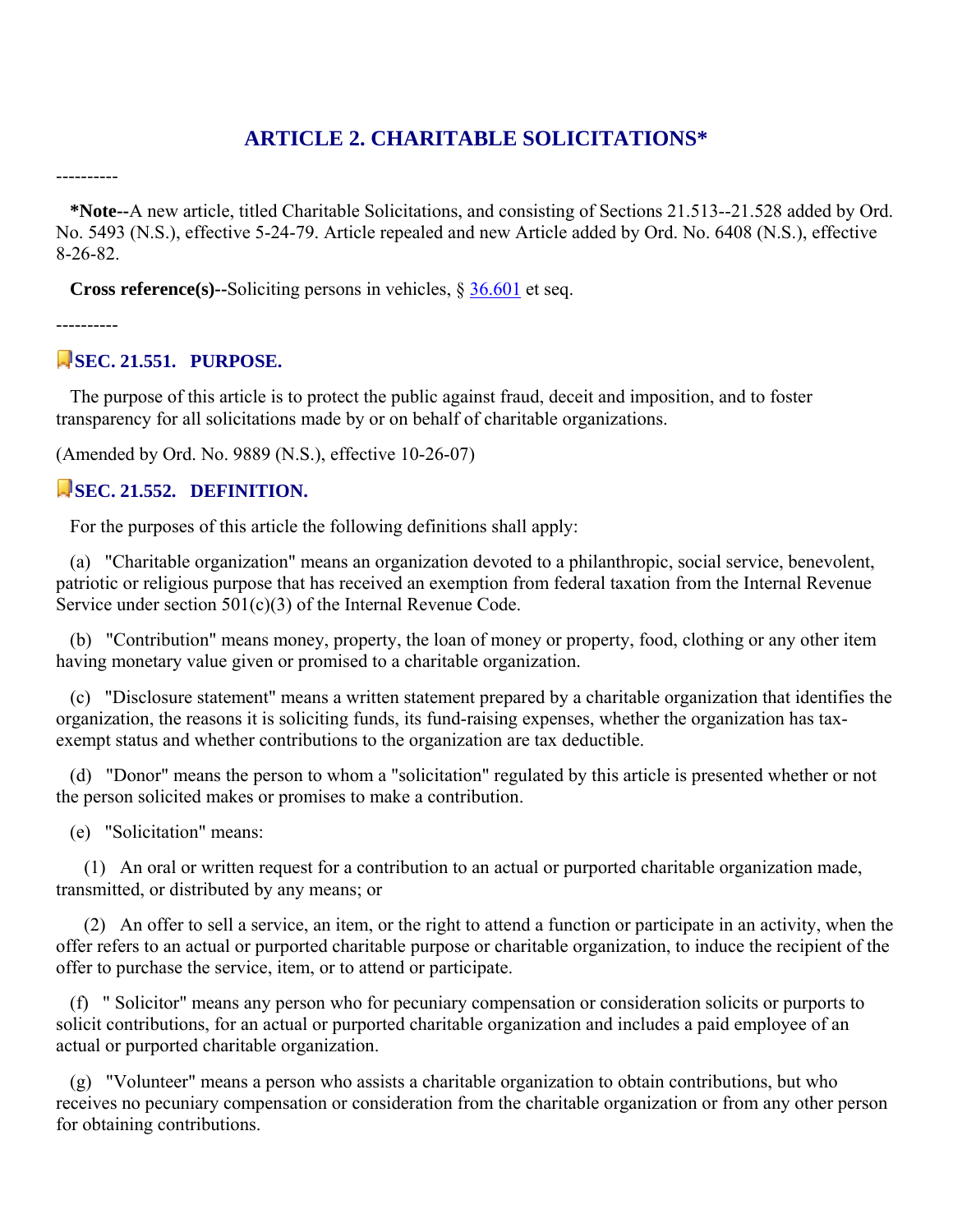(Amended by Ord. No. 7210 (N.S.), effective 10-30-86; amended by Ord. No. 7603 (N.S.), effective 4-13-89; amended by Ord. No. 7666 (N.S.), effective 9-19-89; Ord. No. 7670 (N.S.), adopted 9-26-89, effective 10-26- 89, supersedes Ord. No. 7666; amended by Ord. No. 9889 (N.S.), effective 10-26-07)

**Cross reference(s)--**Definitions, § 12.101 et seq.

#### **SEC. 21.553. COMPLETED SOLICITATION.**

 A solicitation is complete when presented to a donor whether or not the donor makes or promises to make a contribution.

(Amended by Ord. No. 9889 (N.S.), effective 10-26-07)

#### **SEC. 21.554. NO SOLICITATION WITHOUT REQUIRED DISCLOSURE.**

 (a) A charitable organization shall not authorize a person to conduct a solicitation on its behalf unless the organization has prepared a written disclosure statement that contains the following information in at least 10 point type.

 (1) The name and address of the charitable organization on whose behalf the contribution is being requested. If the mailing address is a post office box, the charitable organization shall also provide its street address.

(2) The specific purpose for which the charitable organization intends to use the contribution.

 (3) The percentage of the contribution that will be allocated to fund raising expenses. In cases where solicitor will be paid a set fee rather than a percentage of the total contributions, the statement shall disclose the total monetary amount allocated to fund- raising expenses.

 (4) Whether or not the charitable organization for which a contribution is sought has tax exempt status under federal and/or State law.

 (5) The percentage of the total contribution which may be deducted as a charitable contribution under federal and/or State law. If no portion is deductible, the written material shall state that no part of the contribution to the organization is tax deductible.

 (b) A disclosure statement may be in the form of a brochure or other written solicitation provided that it complies with paragraph (a) above and does not contain misleading or inaccurate information.

 (c) It shall be unlawful for a solicitor to make a solicitation to a donor without first providing the donor with a copy of the "disclosure statement" required by paragraph (a) above.

 (d) It shall be unlawful for a charitable organization to allow a volunteer to present a solicitation on its behalf without providing the volunteer with a disclosure statement to present to any donor with whom the volunteer intends to meet.

(Amended by Ord. No. 7210 (N.S.), effective 10-30-86; amended by Ord. No. 7603 (N.S.), effective 4-13-89; amended by Ord. No. 7666 (N.S.), effective 9-19-89; Ord. No. 7670 (N.S.), adopted 9-26-89, effective 10-26- 89, supersedes Ord. No. 7666; amended by Ord. No. 9889 (N.S.), effective 10-26-07)

#### **SEC. 21.555. INITIAL SOLICITATION BY TELEPHONE.**

 If a solicitor or charitable organization makes a solicitation to a donor by telephone, the solicitor or charitable organization shall orally provide the donor with information required by section 21.554(a), and if the donor makes or promises to make a contribution, the solicitor or charitable organization shall mail or personally deliver a disclosure statement to the donor.

(Amended by Ord. No. 7210 (N.S.), effective 10-30-86; amended by Ord. No. 9889 (N.S.), effective 10-26-07)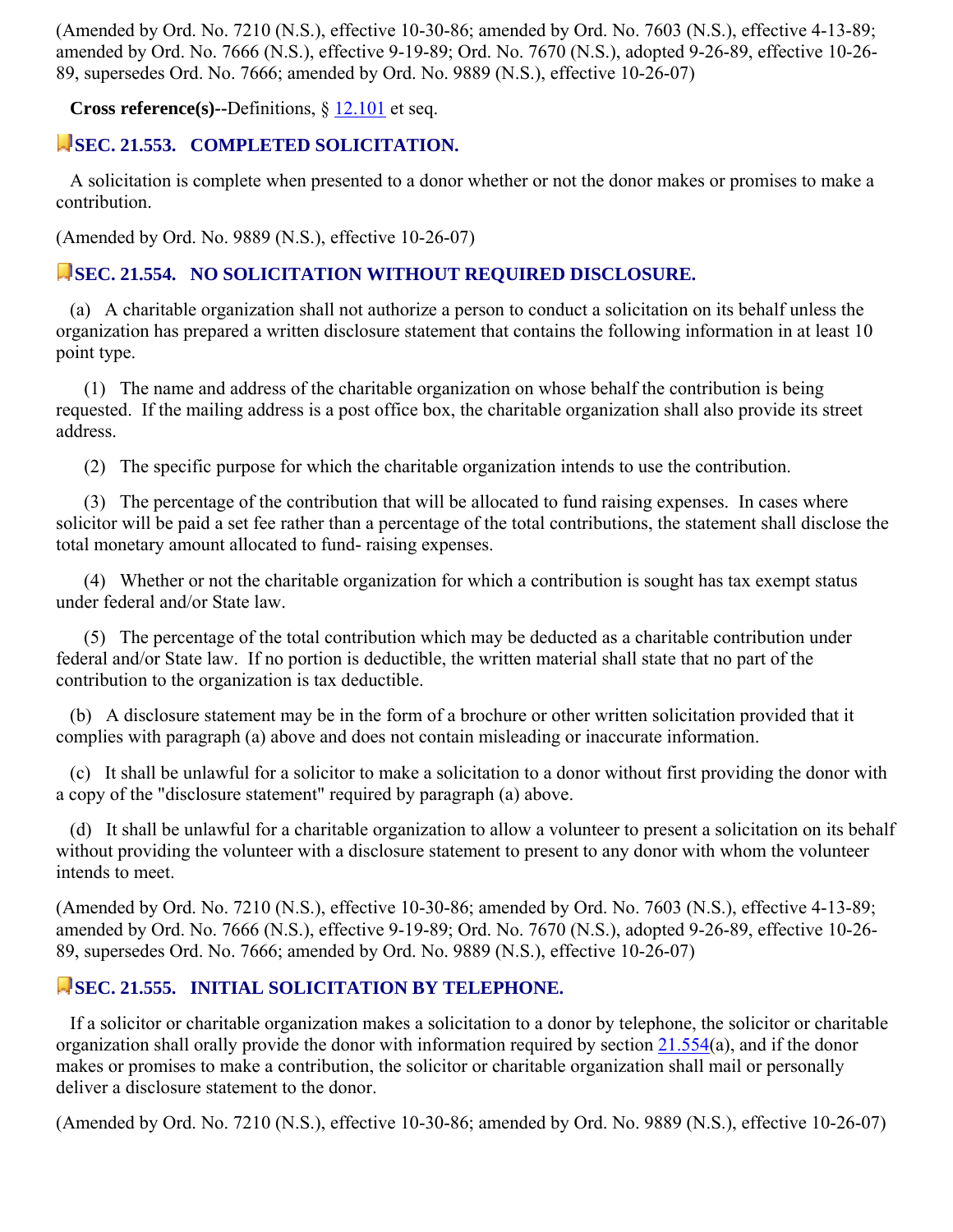#### **SEC. 21.556. REGISTRATION REQUIRED.**

 A charitable organization intending to solicit contributions regulated by this article shall, before presenting a solicitation, complete a registration form with the Sheriff that provides the following:

(a) A copy of the disclosure statement required by section  $21.554(a)$ ;

 (b) The full name, mailing and address and telephone number of any person who will receive any pecuniary compensation or consideration for soliciting contributions on the charitable organization's behalf. If the person identified is not an individual, the charitable organization shall also provide the full name of any individual who will supervise the solicitation and the full name of any individual who will be making the solicitation. If the person soliciting on the organization's behalf is required to register with the State the organization shall also provide proof the person is complying with all State law requirements.

(c) The means by which the charitable organization intends to make the solicitations.

 (d) The beginning and ending dates for the proposed solicitations and the hours of the day when the solicitations will be made.

 (e) Proof of exemption from taxation of the California Revenue and Taxation Code as a non- profit organization.

(Amended by Ord. No. 7603 (N.S.), effective 4-13-89; amended by Ord. No. 7666 (N.S.), effective 9-19-89; Ord. No. 7670 (N.S.), adopted 9-26-89, effective 10-26-89, supersedes Ord. No. 7666; amended by Ord. No. 9889 (N.S.), effective 10-26-07; amended by Ord. No. 10312 (N.S.), effective 2-6-14)

#### **SEC. 21.557. FINANCIAL RECORDS.**

 The financial records of a soliciting organization shall be maintained on the basis of generally accepted accounting principles as defined by the American Institute of Certified Public Accountants and the Financial Accounting Standards Board and shall comply with all State and federal laws and requirements.

(Amended by Ord. No. 9889 (N.S.), effective 10-26-07)

# **SEC. 21.558. INAPPLICABILITY TO CERTAIN SOLICITATIONS.**

This article shall not apply to a solicitation made by a charitable organization:

- (a) To its members, or
- (b) On the organization's premises, or
- (c) Conducting a legal bingo game under this code.

(Amended by Ord. No. 7210 (N.S.), effective 10-30-86; amended by Ord. No. 9889 (N.S.), effective 10-26-07)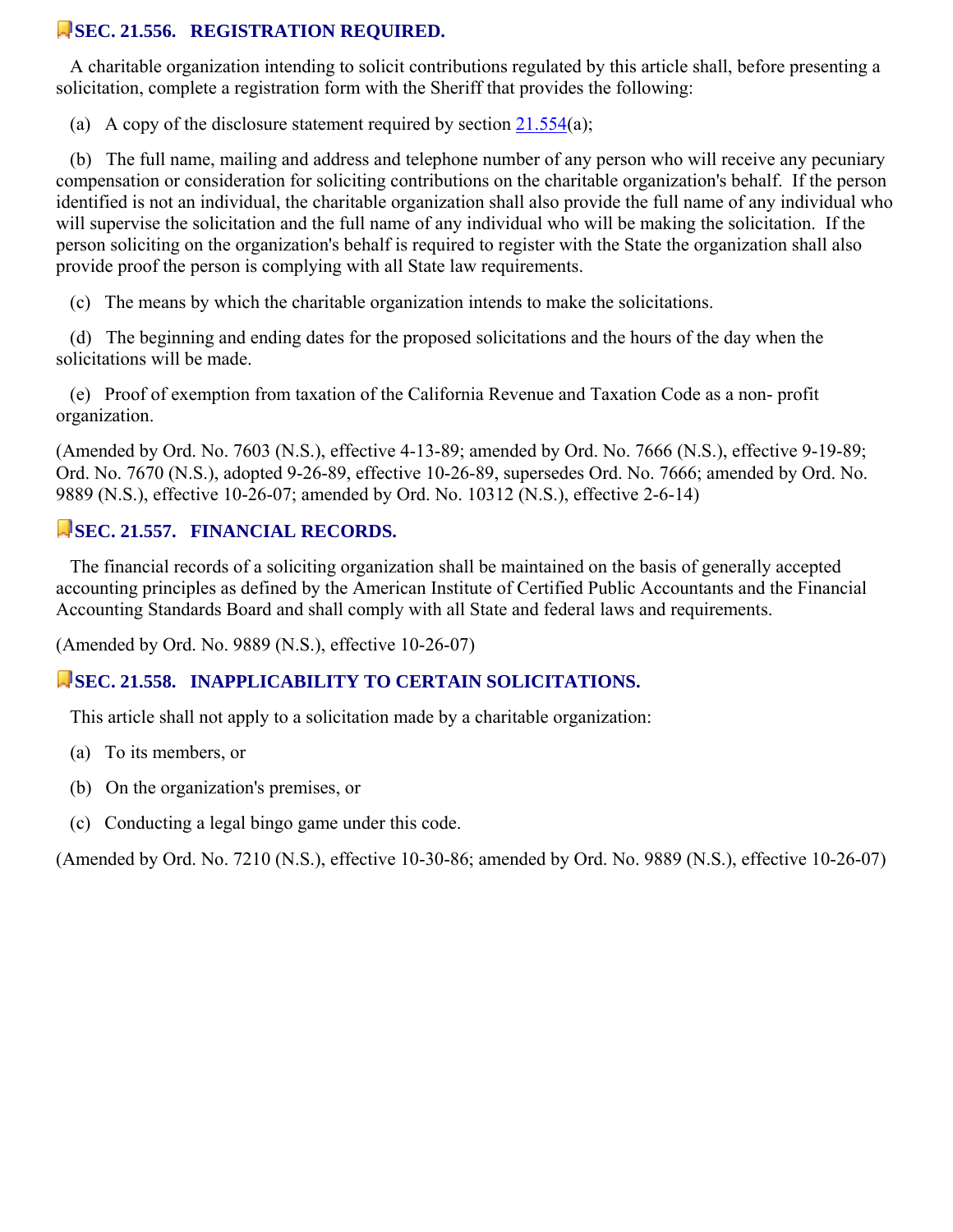

# *SAN DIEGO COUNTY SHERIFF'S DEPARTMENT*

*License Division, 9621 Ridgehaven Court, PO Box 939062 San Diego, CA 92193-9062* 

#### *William D. Gore, Sheriff* **APPLICATION FOR A SOLICITOR'S LICENSE**

| FEES: \$165.00            | NEW              | <b>FILE SL#</b> |
|---------------------------|------------------|-----------------|
|                           | \$106.00 RENEWAL |                 |
| (FEES ARE NON-REFUNDABLE) |                  |                 |

| 'ILE SL# |  |
|----------|--|
|          |  |

|     | YOU MUST SUBMIT THE FOLLOWING ITEMS WITH YOUR APPLICATION: INITIAL APPLICATIONS MUST BE SUBMITTED IN<br>PERSON BY APPLICANT                                   |                                |             |                                                  |     |
|-----|---------------------------------------------------------------------------------------------------------------------------------------------------------------|--------------------------------|-------------|--------------------------------------------------|-----|
| 1.  | Photo Identification (i.e., valid driver's license, identification card)                                                                                      |                                |             |                                                  |     |
| 2.  | Correct fee (check, cash, debit card, credit card money order only)                                                                                           |                                |             |                                                  |     |
| 3.  | Initial applicants \$49.00 fee for fingerprints (fee is only for initial applicants)                                                                          |                                |             |                                                  |     |
| 4.  | Parcel # of property where Temporary Stand will be located _____________________                                                                              |                                |             |                                                  |     |
|     | (Information should be obtained from the Department of Zoning 858-565-5981 prior to turning in your application.)                                             |                                |             |                                                  |     |
| 5.  | Document showing that applicant is owner of premises, or a written agreement signed by owner permitting use of premises                                       |                                |             |                                                  |     |
| 6.  | Plot Plan: Detailed map of market clearly identifying the boundaries of certified and non-certified areas, showing check-in, vendors stalls, manager stall or |                                |             |                                                  |     |
|     | area, and public entrance/exits (Farmer's Markets only)                                                                                                       |                                |             |                                                  |     |
| 7.  | Health Permit (if handling food)                                                                                                                              |                                |             |                                                  |     |
| 8.  | Copy of California State Seller's Permit                                                                                                                      |                                |             |                                                  |     |
| 9.  | Fictitious Name Registration (if using DBA)                                                                                                                   |                                |             |                                                  |     |
| 10. | Background Misc. Form on FM Operator & list of non-certified vendors - See Part II (Farmer's Markets only)                                                    |                                |             |                                                  |     |
| 11. | Other                                                                                                                                                         |                                |             |                                                  |     |
|     |                                                                                                                                                               |                                |             |                                                  |     |
|     | <b>(PRINT OR TYPE ONLY)</b>                                                                                                                                   |                                |             |                                                  |     |
|     |                                                                                                                                                               |                                |             |                                                  |     |
|     | Applicant Name                                                                                                                                                |                                |             |                                                  |     |
|     |                                                                                                                                                               |                                |             |                                                  |     |
|     | <b>Business Address_____</b><br><b>Number</b>                                                                                                                 |                                |             |                                                  |     |
|     |                                                                                                                                                               | <b>Street</b>                  | City        | <b>State</b>                                     | Zip |
|     | <b>Additional/Temp Business Address</b>                                                                                                                       |                                |             |                                                  |     |
|     |                                                                                                                                                               | <b>Number</b><br><b>Street</b> | <b>City</b> | <b>State</b>                                     | Zip |
|     |                                                                                                                                                               |                                |             |                                                  |     |
|     |                                                                                                                                                               |                                |             |                                                  |     |
|     | <b>Number</b>                                                                                                                                                 | <b>Street</b>                  | <b>City</b> | <b>State</b>                                     | Zip |
|     | <b>Check applicable Business Description:</b>                                                                                                                 |                                |             |                                                  |     |
|     | Partnership                                                                                                                                                   | <b>LLC</b> Sole                |             |                                                  |     |
|     | Proprietorship                                                                                                                                                |                                |             | Corporation If yes to corporation, include name: |     |
|     | (All other partners and/or business associates <b>must</b> fill out a Background Application for Sheriff's Regulatory Activities                              |                                |             |                                                  |     |
|     | form that is attached to this packet.)                                                                                                                        |                                |             |                                                  |     |
|     |                                                                                                                                                               |                                |             |                                                  |     |
|     | <b>METHOD(S) OF SOLICITATION - AREA OR LOCATION</b>                                                                                                           |                                |             |                                                  |     |
|     |                                                                                                                                                               |                                |             |                                                  |     |
|     |                                                                                                                                                               |                                |             |                                                  |     |
|     |                                                                                                                                                               |                                |             |                                                  |     |
|     |                                                                                                                                                               |                                |             |                                                  |     |
|     |                                                                                                                                                               |                                |             |                                                  |     |

 **Non-Certified Vendors – Complete Part II of Solicitors application and misc. background application** 

 **Other (explain) \_\_\_\_\_\_\_\_\_\_\_\_\_\_\_\_\_\_\_\_\_\_\_\_\_\_\_\_\_**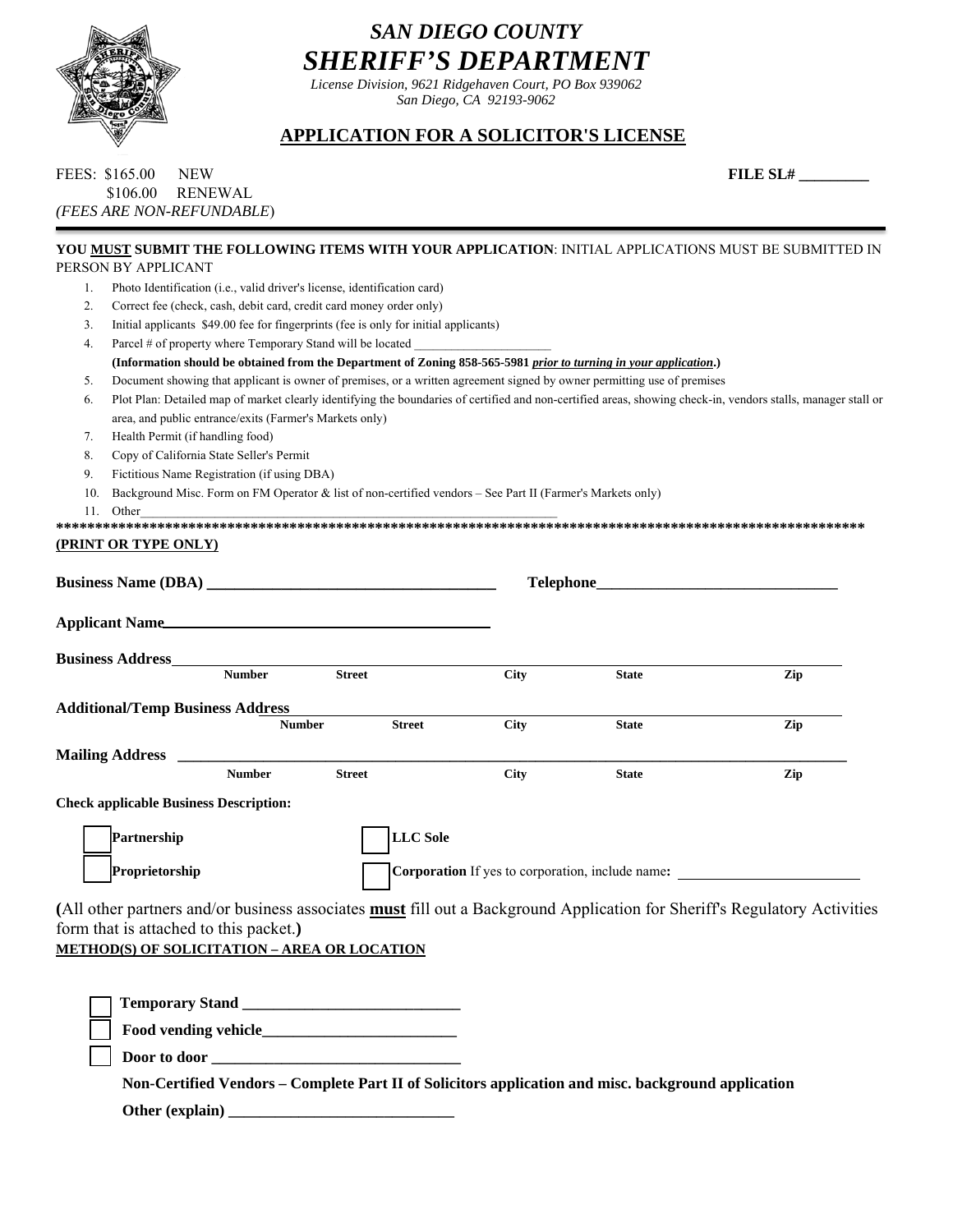#### **ADDRESS WHERE TEMPORARY STAND/PARKED VEHICLE WILL BE LOCATED:** (Temporary stands must have zoning approval prior to issuance)

#### **AREA WHERE DOOR-TO-DOOR SOLICITATION WILL BE DONE: (if there are multiple areas, include those addresses) \_\_\_\_\_\_\_\_\_\_\_\_\_\_\_\_\_\_\_\_\_\_\_\_\_\_\_\_\_\_\_\_\_\_\_\_\_\_\_\_\_\_\_\_\_\_\_\_\_\_\_\_\_\_\_\_\_\_\_\_\_\_\_\_\_\_\_\_\_\_\_\_\_\_\_\_\_\_\_\_\_\_\_\_\_\_\_\_\_\_\_\_\_\_\_\_\_\_\_\_\_\_\_\_\_**

**\_\_\_\_\_\_\_\_\_\_\_\_\_\_\_\_\_\_\_\_\_\_\_\_\_\_\_\_\_\_\_\_\_\_\_\_\_\_\_\_\_\_\_\_\_\_\_\_\_\_\_\_\_\_\_\_\_\_\_\_\_\_\_\_\_\_\_\_\_\_\_\_\_\_\_\_\_\_\_\_\_\_\_\_\_\_\_\_\_\_\_\_\_\_\_\_\_\_\_\_\_\_\_\_\_** 

**\_\_\_\_\_\_\_\_\_\_\_\_\_\_\_\_\_\_\_\_\_\_\_\_\_\_\_\_\_\_\_\_\_\_\_\_\_\_\_\_\_\_\_\_\_\_\_\_\_\_\_\_\_\_\_\_\_\_\_\_\_\_\_\_\_\_\_\_\_\_\_\_\_\_\_\_\_\_\_\_\_\_\_\_\_\_\_\_\_\_\_\_\_\_\_\_\_\_\_\_\_\_\_\_\_ \_\_\_\_\_\_\_\_\_\_\_\_\_\_\_\_\_\_\_\_\_\_\_\_\_\_\_\_\_\_\_\_\_\_\_\_\_\_\_\_\_\_\_\_\_\_\_\_\_\_\_\_\_\_\_\_\_\_\_\_\_\_\_\_\_\_\_\_\_\_\_\_\_\_\_\_\_\_\_\_\_\_\_\_\_\_\_\_\_\_\_\_\_\_\_\_\_\_\_\_\_\_\_\_\_** 

#### **DESCRIPTION OF MECHANDISE/ARTICLES TO BE SOLD, DISPLAYED OR SERVICES OFFERED – INLCUDE ANY COUPON OR FLIER REDEEMABLE FOR GOODS**

**\_\_\_\_\_\_\_\_\_\_\_\_\_\_\_\_\_\_\_\_\_\_\_\_\_\_\_\_\_\_\_\_\_\_\_\_\_\_\_\_\_\_\_\_\_\_\_\_\_\_\_\_\_\_\_\_\_\_\_\_\_\_\_\_\_\_\_\_\_\_\_\_\_\_\_\_\_\_\_\_\_\_\_\_\_\_\_\_\_\_\_\_\_\_\_\_\_\_\_\_\_\_\_\_\_** 

#### \*\*\*\*\*\*\*\*\*\*\*\*\*\*\*\*\*\*\*\*\*\*\*\*\*\*\*\*\*\*\*\*\*\*\*\*\*\*\*\*\*\*\*\*\*\*\*\*\*\*\*\*\*\*\*\*\*\*\*\*\*\*\*\*\*\*\*\*\*\*\*\*\*\*\*\*\*\*\*\*\*\*\*\*\*\*\*\*\*\*\*\*\*\*\*\*\*\*\*\*\*\*\*\*\* **PART II §21.510(A)**

**NON-CERTIFIED VENDORS @ FARMERS MARKET VENUE** 

| <b>Farmers Market Name:</b> |                       |
|-----------------------------|-----------------------|
| <b>Market Address:</b>      |                       |
|                             | <b>Email Address:</b> |
| <b>Mailing Address:</b>     | <b>Phone Number:</b>  |

**Number of non-certified vendors: \_\_\_\_\_\_\_\_\_\_\_\_\_\_\_\_\_\_\_\_Please provide list of non-certified vendors and their CA State Seller permit or BOE-401D form.** 

#### **PLANNED FARMER'S MARKET SCHEDULE OF OPERATION**

|                  | <b>SUNDAY</b> | <b>MONDAY</b> | <b>TUESDAY</b> | WEDNESDAY   THURSDAY | FRIDAY | SATURDAY |
|------------------|---------------|---------------|----------------|----------------------|--------|----------|
| <b>OPEN AT:</b>  |               |               |                |                      |        |          |
| <b>CLOSE AT:</b> |               |               |                |                      |        |          |

#### \*\*\*\*\*\*\*\*\*\*\*\*\*\*\*\*\*\*\*\*\*\*\*\*\*\*\*\*\*\*\*\*\*\*\*\*\*\*\*\*\*\*\*\*\*\*\*\*\*\*\*\*\*\*\*\*\*\*\*\*\*\*\*\*\*\*\*\*\*\*\*\*\*\*\*\*\*\*\*\*\*\*\*\*\*\*\*\*\*\*\*\*\*\*\*\*\*\*\*\*\*\*\*

I CERTIFY UNDER PENALTY OF PERJURY THAT THE INFORMATION I HAVE GIVEN IS TRUE AND CORRECT TO THE BEST OF MY KNOWLEDGE AND BELIEF. I UNDERSTAND AND AGREE TO HAVING ALL REQUIRED NOTICES, UNLESS OTHERWISE SPECIFIED, SENT BY U.S. MAIL TO THE MAILING ADDRESS SPECIFIED ON THIS APPLICATION. I HAVE READ AND UNDERSTAND THE SECTIONS OF THE SAN DIEGO COUNTY CODE OF REGULATORY ORDINANCES PERTAINING TO SOLICITORS. \*\*\*\*\*\*\*\*\*\*\*\*\*\*\*\*\*\*\*\*\*\*\*\*\*\*\*\*\*\*\*\*\*\*\*\*\*\*\*\*\*\*\*\*\*\*\*\*\*\*\*\*\*\*\*\*\*\*\*\*\*\*\*\*\*\*\*\*\*\*\*\*\*\*\*\*\*\*\*\*\*\*\*\*\*\*\*\*\*\*\*\*\*\*\*\*\*\*\*\*\*\*\*

| $-1$ |                      |
|------|----------------------|
| - 12 | -                    |
| .    | .                    |
| ---- | ____________________ |

**Application Accepted By: \_\_\_\_\_\_\_\_\_\_\_\_\_\_\_\_\_\_\_\_\_\_\_\_\_\_\_\_\_\_\_\_\_\_\_\_\_\_\_\_\_\_\_\_\_ Date: \_\_\_\_\_\_\_\_\_\_\_\_\_\_\_\_\_\_\_\_** 

| FOR USE OF LOCAL SHERIFF'S DEPARTMENT | FOR USE OF PDS (ZONING) | FOR USE OF DEH (HEALTH) |
|---------------------------------------|-------------------------|-------------------------|
| Approved                              |                         |                         |
| <b>Disapproved</b>                    | <b>Disapproved</b>      | Disapproved             |
| Reason                                | Reason                  | Reason                  |
| By                                    | Date                    | Bv                      |
| Date                                  | Bv                      | Date                    |

| FOR USE OF SHERIFF'S LICENSING DIVISION         | FOR USE OF FIRE DEPARTMENT                      | FOR USE OF DPW                                  |
|-------------------------------------------------|-------------------------------------------------|-------------------------------------------------|
| Approved<br>Disapproved<br>Reason<br>By<br>Date | Approved<br>Disapproved<br>Reason<br>Bv<br>Date | Approved<br>Disapproved<br>Reason<br>Bv<br>Date |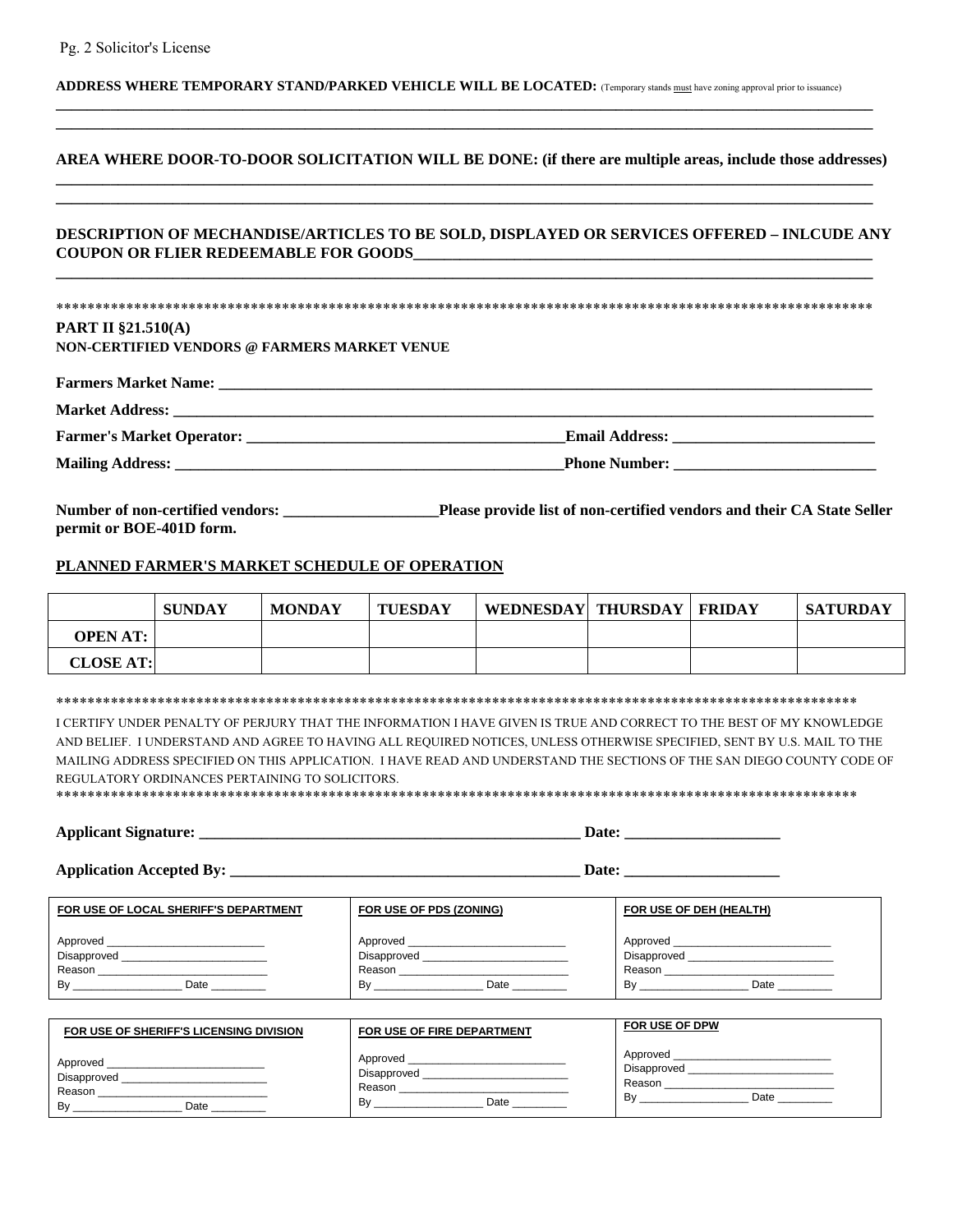# **SAN DIEGO COUNTY SHERIFF'S DEPARTMENT**



*License Division, 9621 Ridgehaven Court, PO Box 939062 San Diego, CA 92193-9062* 

# **FARMERS MARKET NON-CERTIFIED VENDORS**

*William D. Gore, Sheriff* SL  $#$ 

| <b>NAME</b>                      | <b>DRIVER'S LICENSE#</b>  |                                   |
|----------------------------------|---------------------------|-----------------------------------|
| <b>BUSINESS NAME AND ADDRESS</b> | SELLERS PERMIT NUMBER     | HEALTH PERMIT # (if selling food) |
| <b>CONTACT PHONE #</b>           | TYPE OF MERCHANDISE       |                                   |
| <b>NAME</b>                      | <b>DRIVER'S LICENSE#</b>  |                                   |
|                                  |                           |                                   |
| BUSINESS NAME AND ADDRESS        | SELLERS PERMIT NUMBER     | HEALTH PERMIT # (if selling food) |
| <b>CONTACT PHONE #</b>           | TYPE OF MERCHANDISE       |                                   |
| <b>NAME</b>                      | <b>DRIVER'S LICENSE#</b>  |                                   |
| <b>BUSINESS NAME AND ADDRESS</b> | SELLERS PERMIT NUMBER     | HEALTH PERMIT # (if selling food) |
| <b>CONTACT PHONE #</b>           | TYPE OF MERCHANDISE       |                                   |
|                                  |                           |                                   |
|                                  |                           |                                   |
| <b>NAME</b>                      | <b>DRIVER'S LICENSE #</b> |                                   |
| <b>BUSINESS NAME AND ADDRESS</b> | SELLERS PERMIT NUMBER     | HEALTH PERMIT # (if selling food) |
| <b>CONTACT PHONE #</b>           | TYPE OF MERCHANDISE       |                                   |
| <b>NAME</b>                      | DRIVER'S LICENSE #        |                                   |
| BUSINESS NAME AND ADDRESS        | SELLERS PERMIT NUMBER     | HEALTH PERMIT # (if selling food) |
| <b>CONTACT PHONE #</b>           | TYPE OF MERCHANDISE       |                                   |
|                                  |                           |                                   |
| <b>NAME</b>                      | <b>DRIVER'S LICENSE#</b>  |                                   |
| BUSINESS NAME AND ADDRESS        | SELLERS PERMIT NUMBER     | HEALTH PERMIT # (if selling food) |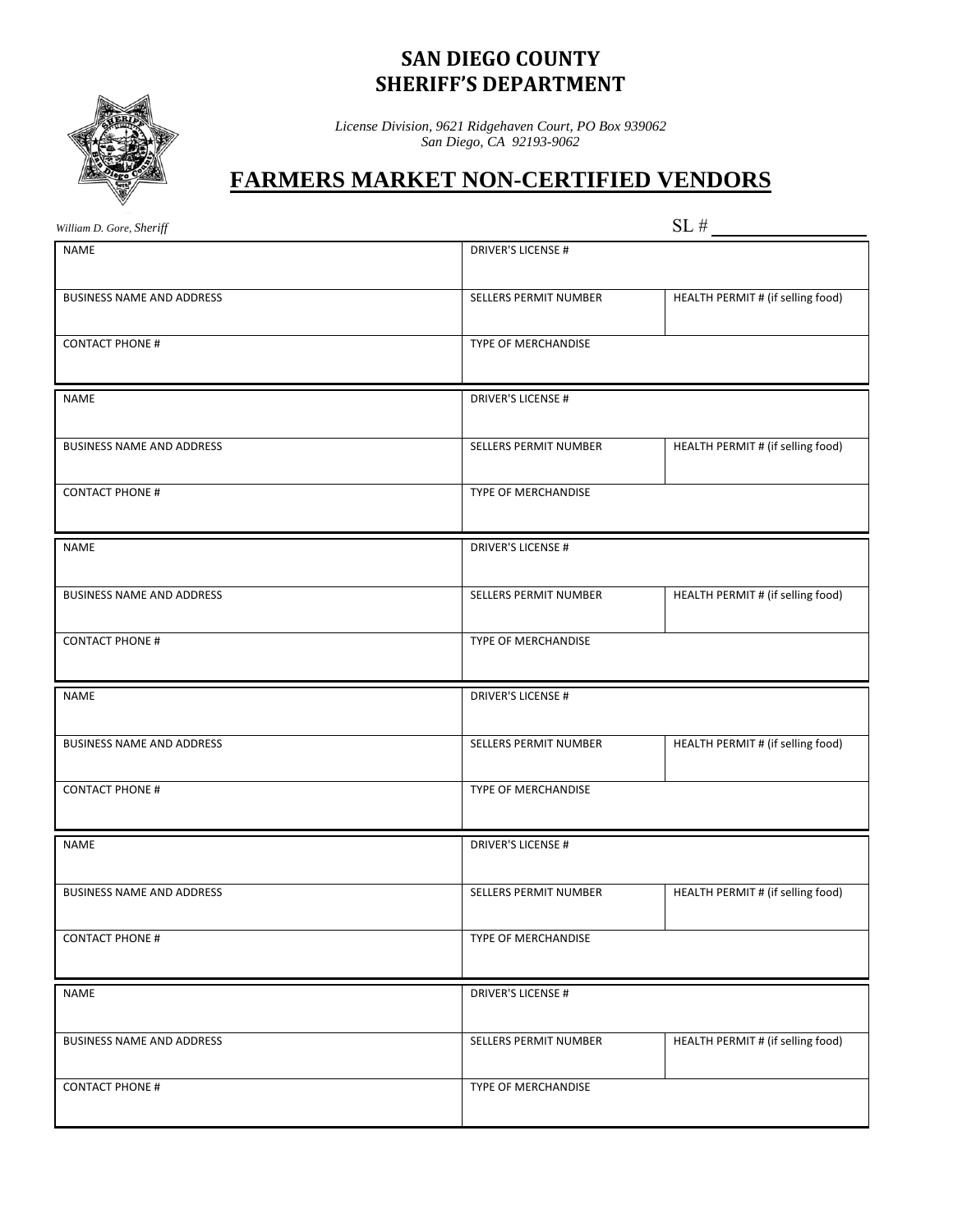San Diego County Sheriff's Department



Post Office Box 939062 ● San Diego, California 92193-9062



#### AUTHORIZATION TO RELEASE INFORMATION

#### TO WHOM IT MAY CONCERN:

Subject Name: \_\_\_\_\_\_\_\_\_\_\_\_\_\_\_\_\_\_\_\_\_\_\_\_\_\_\_\_\_\_\_\_\_\_\_\_\_\_\_\_\_\_\_\_\_\_\_\_\_\_\_\_\_\_\_\_\_\_\_\_\_\_\_\_\_\_

Date of Birth: SSN:

As an applicant for a business permit/license from the San Diego Sheriff's Department, I am required to furnish information for use in determining my qualifications. In this connection, I authorize the disclosure and release of any and all truthful information that you may have concerning me, including, but not limited to, employment records, personnel files, background investigation files, disciplinary records, complaints or grievances filed by or against me, training files, arrest, criminal, probation and driving records, military, academic or other records.

I direct you to release this information upon request of the bearer. This release is executed with full knowledge and understanding that the information is for the official use of the San Diego County Sheriff's Department.

I understand I will not receive and am not entitled to know the contents of confidential reports received and I further understand that these reports are privileged. (Gov. Code 6254 (f) )

I hereby release you, your organization, their agents and representatives, and any person furnishing information, from any and all liability and/or damage that may result from furnishing the above information. A photocopy of this release is to be considered as valid as an original. This release will expire one (1) year after the date signed.

| Signature:           | Date: |
|----------------------|-------|
| Full Name (Printed): |       |
| Witness:             | Date: |

R&W 02/12